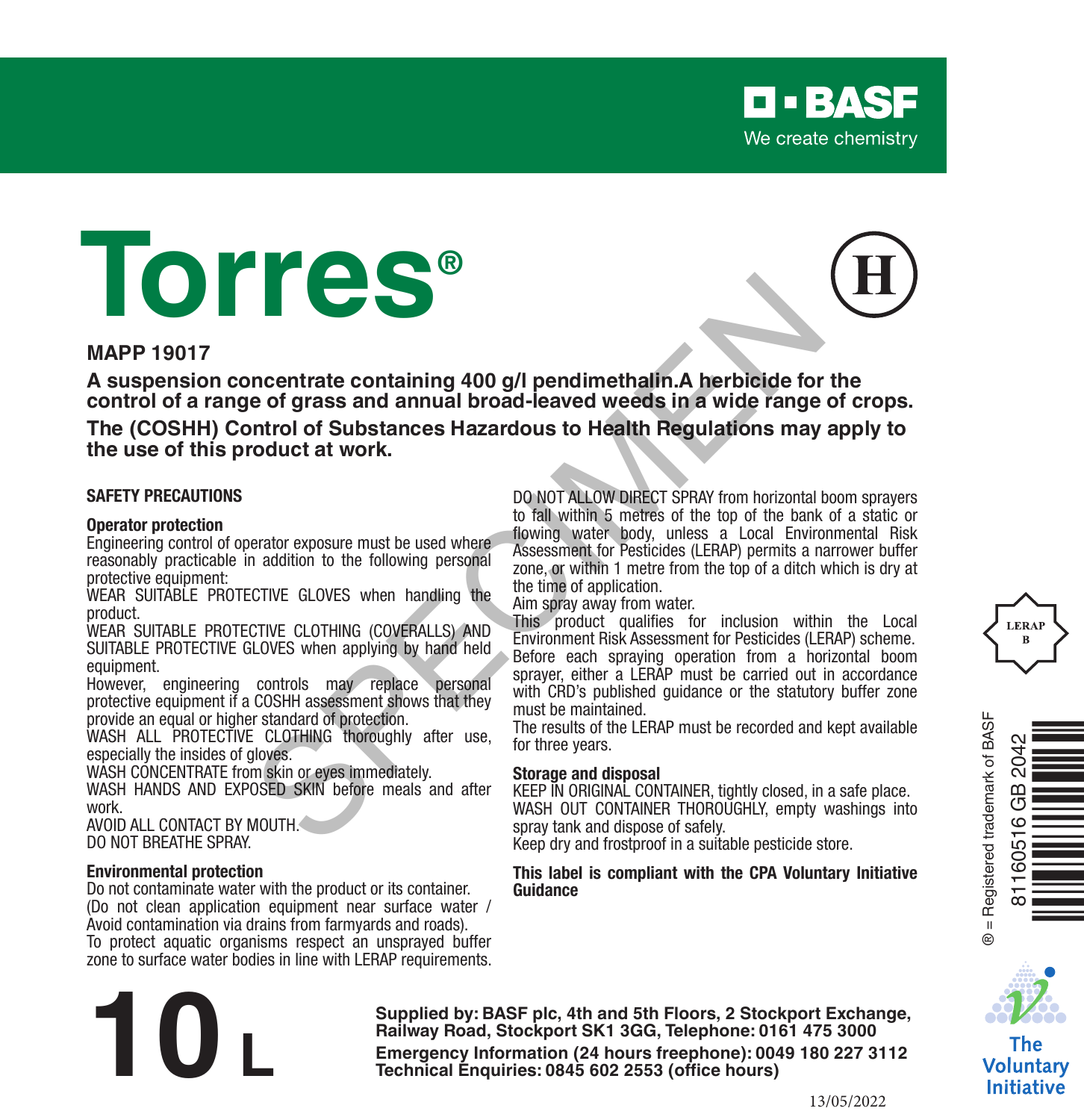# **Torres®**

# **A suspension concentrate containing 400 g/l pendimethalin.**

# **Warning**

# **Very toxic to aquatic life with long lasting effects.**

If medical advice is needed, have product container or label at hand. Keep out of reach of children.

Read label before use.

Collect spillage.

### **To avoid risks to human health and the environment, comply with the instructions for use.**

### **IMPORTANT INFORMATION**

| Collect spillage.<br>Dispose of contents/container to a licensed hazardous-waste disposal<br>contractor or collection site except for empty clean containers which can be disposed of as<br>non-hazardous waste. |                                                                                        |                                     |                                                              |  |  |
|------------------------------------------------------------------------------------------------------------------------------------------------------------------------------------------------------------------|----------------------------------------------------------------------------------------|-------------------------------------|--------------------------------------------------------------|--|--|
| $3(2H)$ -one.                                                                                                                                                                                                    | May produce an allergic reaction. Contains pendimethalin. Contains 1,2 benzisothiazol- |                                     |                                                              |  |  |
| To avoid risks to human health and the environment, comply with the instructions<br>for use.                                                                                                                     |                                                                                        |                                     |                                                              |  |  |
| <b>IMPORTANT INFORMATION</b>                                                                                                                                                                                     |                                                                                        |                                     |                                                              |  |  |
|                                                                                                                                                                                                                  | FOR USE ONLY AS AN AGRICULTURAL/HORTICULTURAL HERBICIDE, as directed below:            |                                     |                                                              |  |  |
| <b>Crops</b>                                                                                                                                                                                                     | <b>Maximum Individual Dose</b>                                                         | <b>Maximum Number of Treatments</b> | <b>Latest Time of Application</b>                            |  |  |
| Winter wheat, Durum wheat, Winter<br>barley, Winter rye and Triticale                                                                                                                                            | 3.3 litres product/ha                                                                  | One per crop                        | Before leaf sheath erect stage (crop<br>GS 30).              |  |  |
| Spring barley, potato, combining pea<br>and sunflower                                                                                                                                                            | 3.3 litres product/ha                                                                  | One per crop                        | Pre-crop emergence                                           |  |  |
| Forage maize                                                                                                                                                                                                     | 3.75 litres product/ha                                                                 | One per crop                        | Before 4th leaf stage                                        |  |  |
| Bulb onion (spring and autumn,<br>drilled and transplanted).                                                                                                                                                     | 3.3 litres product/ha                                                                  | One per crop                        | Pre-crop emergence                                           |  |  |
| Leek                                                                                                                                                                                                             | 3.3 litres product/ha                                                                  | One per crop                        | Pre-crop emergence                                           |  |  |
| Carrot and parsnip                                                                                                                                                                                               | 3.3 litres product/ha                                                                  | One per crop                        | Pre-crop emergence                                           |  |  |
| Broccoli/calabrese, Brussels sprout,<br>Cabbage, Cauliflower                                                                                                                                                     | 3.3 litres product/ha                                                                  | One per crop                        | Before transplanting                                         |  |  |
| Blackcurrant, Gooseberry                                                                                                                                                                                         | 3.3 litres product/ha                                                                  | One per year                        | Before bud burst                                             |  |  |
| Strawberry                                                                                                                                                                                                       | 3.3 litres product/ha                                                                  | One per year                        | After flower initiation but before<br>flower truss emergence |  |  |
| Apple, Cherry, Pear, Plum                                                                                                                                                                                        | 3.3 litres product/ha                                                                  | One per year                        | Before bud burst                                             |  |  |
| Raspberry, Loganberry, Rubus<br>Hybrid, Blackberry                                                                                                                                                               | 3.3 litres product/ha                                                                  | One per year                        | After harvest but before bud burst                           |  |  |

#### **READ THE LABEL BEFORE USE. USING THIS PRODUCT IN A MANNER THAT IS INCONSISTENT WITH THE LABEL MAY BE AN OFFENCE. FOLLOW THE CODE OF PRACTICE FOR USING PLANT PROTECTION PRODUCTS.**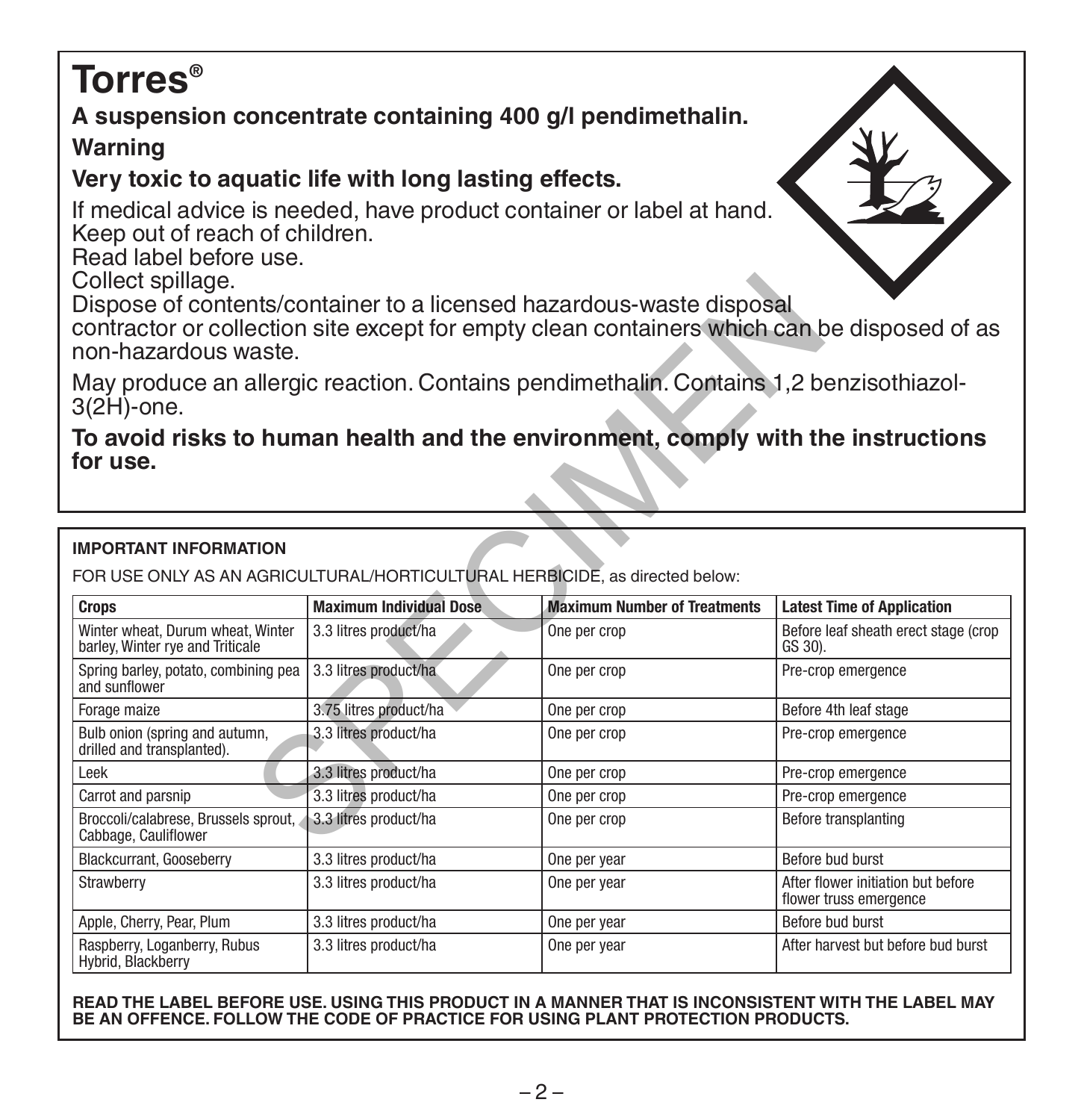### **DIRECTIONS FOR USE**

IMPORTANT: This information is approved as part of the Product Label. All instructions within this section must be read carefully in order to obtain safe and successful use of this product.

A herbicide for the control of annual-grass and broad-leaved weeds in a wide range of crops.

### **Restrictions/Warnings**

### **Efficacy**

Some soil moisture must be present for Torres to be activated. Best results will be obtained if rainfall occurs within seven days of application.

Residual control may be reduced:

- under prolonged dry conditions
- on soils with a high Kd factor
- where organic matter exceeds 6%
- where ash content is high

Do not disturb the soil after Torres has been applied as this will result in reduced weed control. Where cultural techniques which encourage the build up of organic residues in the surface soil are practised for a number of seasons, the effectiveness of residual herbicides may be reduced. In such circumstances periodic ploughing is recommended to disperse residues into a greater volume of soil. must be present for forres to be activated. Best results will<br>days of application.<br>The M dator<br>there exceeds 6%<br>tis high<br>ill after Torres has been applied as this will result in reduced v<br>inques which encourage the build u

### **Soil types**

Torres may be used on all mineral soil types.

Do not use on soils with more than 10% organic matter.

On stony or gravely soils there is a risk of crop damage, especially if heavy rain falls soon after application.

Do not use on water logged soil or soils prone to water logging.

### **Seedbed preparation**

Trash and straw should be incorporated evenly during seedbed preparation.

Seedbed must have a fine, firm tilth.

Consolidate loose or cloddy seedbeds before use.

Following pre-emergence applications, unconsolidated clods (especially if larger than 75mm (3") diameter) may reduce the level of weed control and cause seed to be inadequately covered, which could result in crop damage.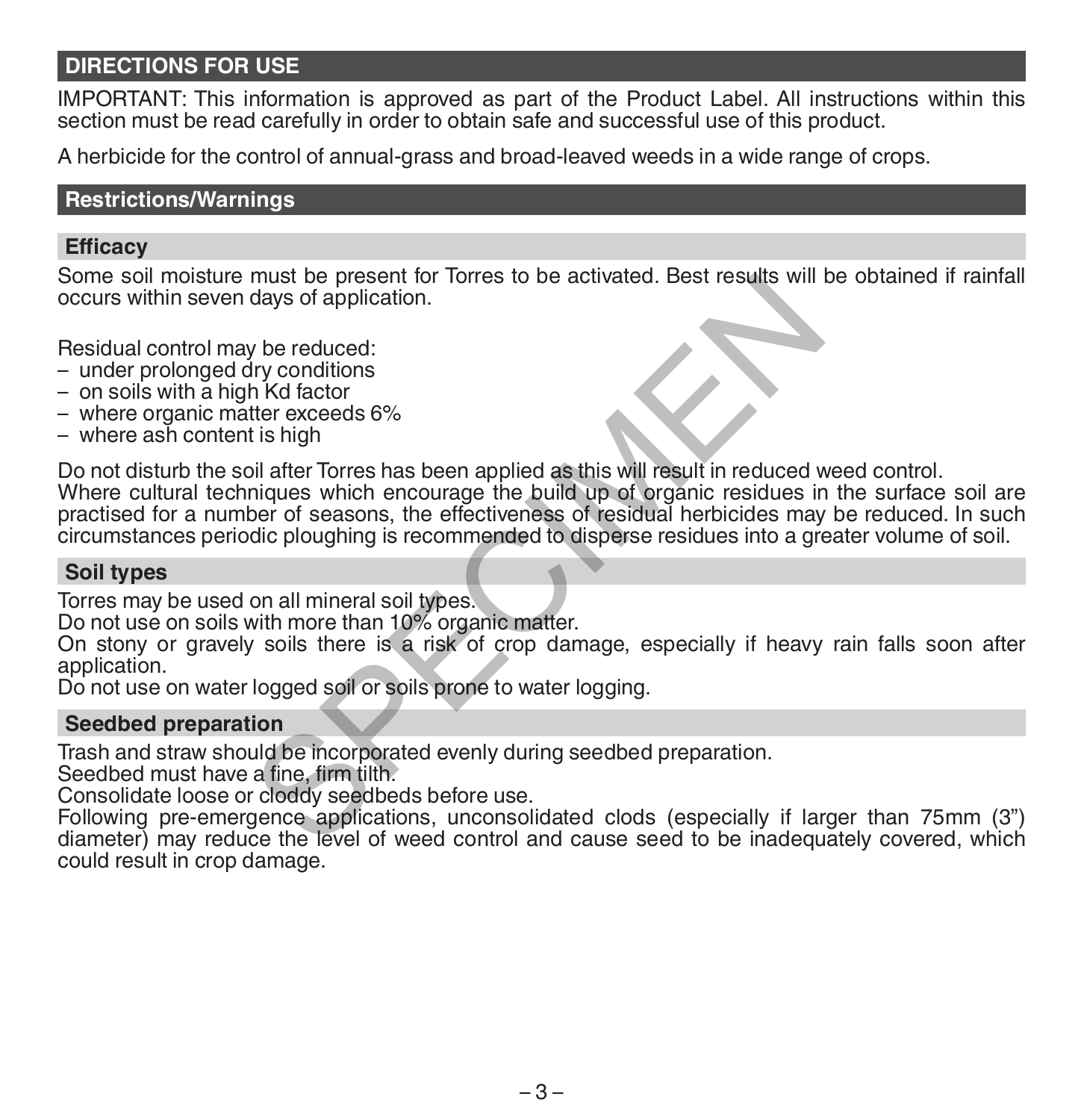### **Crop safety**

Extreme care should be taken to avoid damage by drift onto plants outside the target area.

Do not apply Torres to crops suffering from stress, which may be caused for example by pests, disease, water logging, poor seedbed conditions or previous chemical treatment.

Seed should be covered with a minimum of 3.2cm of settled soil (2.5cm for Peas and Sunflowers, 5cm for Maize).

Shallow drilled crops should be treated post-emergence.

Do not soil incorporate.

Do not spray undersown crops.

Do not undersow crops treated with Torres.

Torres should not be used on protected crops, or in greenhouses.

### **Other Restrictions/Warnings**

Before using Torres on crops to be processed please consult your processor.

Concentrated or diluted Torres will stain. Avoid spillage. Staining is minimised or completely removed if skin and clothes are washed immediately. own crops.<br>
hypoterated with Torres.<br>
s/Warnings<br>
s/Warnings<br>
on crops to be processed please consult your processor.<br>
ted Torres will stain. Avoid spillage.<br>
d or completely removed if skin and clothes are washed imme<br>
tr

Hose down machinery immediately after use with a spray tank cleaner.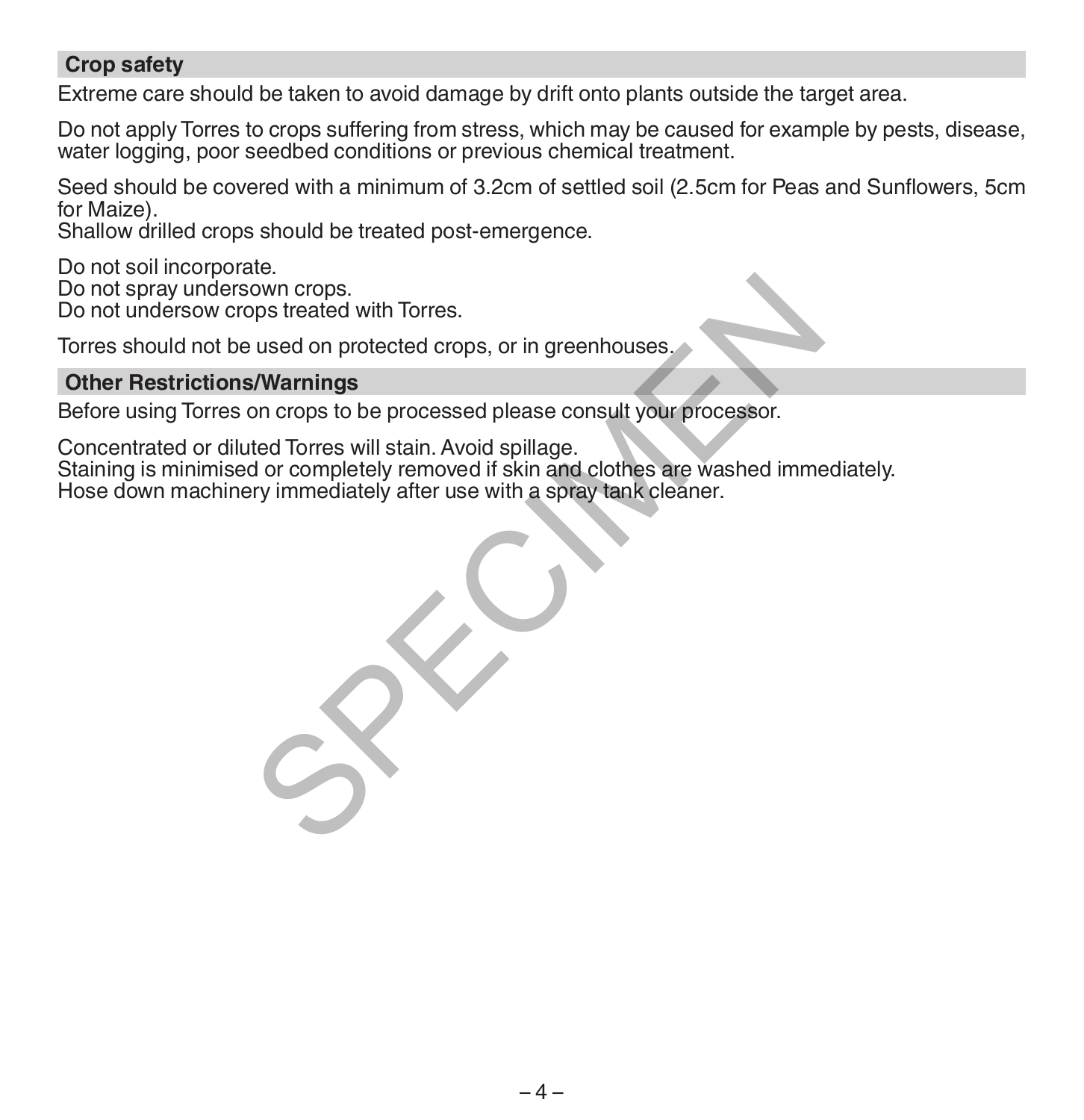### **Cereals**

### **Torres applied alone**

All weed susceptibility ratings in the table below are for applications made pre-emergence of the weeds.

| <b>CROPS</b>               | Winter Wheat, Durum Wheat, Winter Barley, Winter Rye &<br><b>Triticale</b> |                          | <b>Spring Barley</b>         |
|----------------------------|----------------------------------------------------------------------------|--------------------------|------------------------------|
| <b>PRODUCT</b>             |                                                                            | <b>Torres</b>            | <b>Torres</b>                |
| RATE (litres/ha)           | 3.3                                                                        | 2.5                      | 3.3                          |
| <b>GRASS WEED CONTROL</b>  |                                                                            |                          |                              |
| Annual Meadow-grass        | S                                                                          | S                        | S                            |
| Rough Meadow-grass         | <b>MS</b>                                                                  | <b>MS</b>                | <b>MS</b>                    |
| <b>BROAD-LEAVED WEEDS</b>  |                                                                            |                          |                              |
| <b>Common Chickweed</b>    | S                                                                          | S                        | S                            |
| <b>Common Fumitory</b>     | <b>MS</b>                                                                  |                          | <b>MS</b>                    |
| Common Orache              | S                                                                          | MS.                      | S                            |
| <b>Common Poppy</b>        | S                                                                          | <b>MS</b>                | S                            |
| <b>Corn Marigold</b>       | $\overline{s}$                                                             | S                        | S                            |
| Fat-hen                    | S                                                                          | <b>MS</b>                | S                            |
| Field Forget-me-not        | S                                                                          | <b>MS</b>                | S                            |
| <b>Field Pansy</b>         | $\overline{\mathsf{S}}$                                                    | <b>MS</b>                | S                            |
| Hemp-nettle (Day Nettle)   | $\overline{s}$                                                             | S                        | S                            |
| <b>Henbit Dead-nettle</b>  | S                                                                          | <sub>S</sub>             | S                            |
| Knotgrass                  | Ś                                                                          | <b>MS</b>                | S                            |
| <b>Mayweeds</b>            | <b>MS</b>                                                                  | -                        | $\qquad \qquad \blacksquare$ |
| Parsley Piert              | S                                                                          | S                        | S                            |
| <b>Red Dead-nettle</b>     | S                                                                          | S                        | S                            |
| <b>Scarlet Pimpernel</b>   | S                                                                          | $\overline{s}$           | S                            |
| <b>Shepherd's Purse</b>    | <b>MS</b>                                                                  | ٠                        | <b>MS</b>                    |
| <b>Small Nettle</b>        | S                                                                          | $\overline{\phantom{0}}$ | S                            |
| <b>Smooth Sowthistle</b>   | S                                                                          | <b>MS</b>                | S                            |
| Speedwells                 | S                                                                          | S                        | S                            |
| Volunteer Oilseed Rape (1) | S                                                                          | S                        | <b>MS</b>                    |

S = Susceptible

MS = Moderately susceptible

(1) = Deep germinating Volunteer Oilseed Rape may not be controlled

- = no data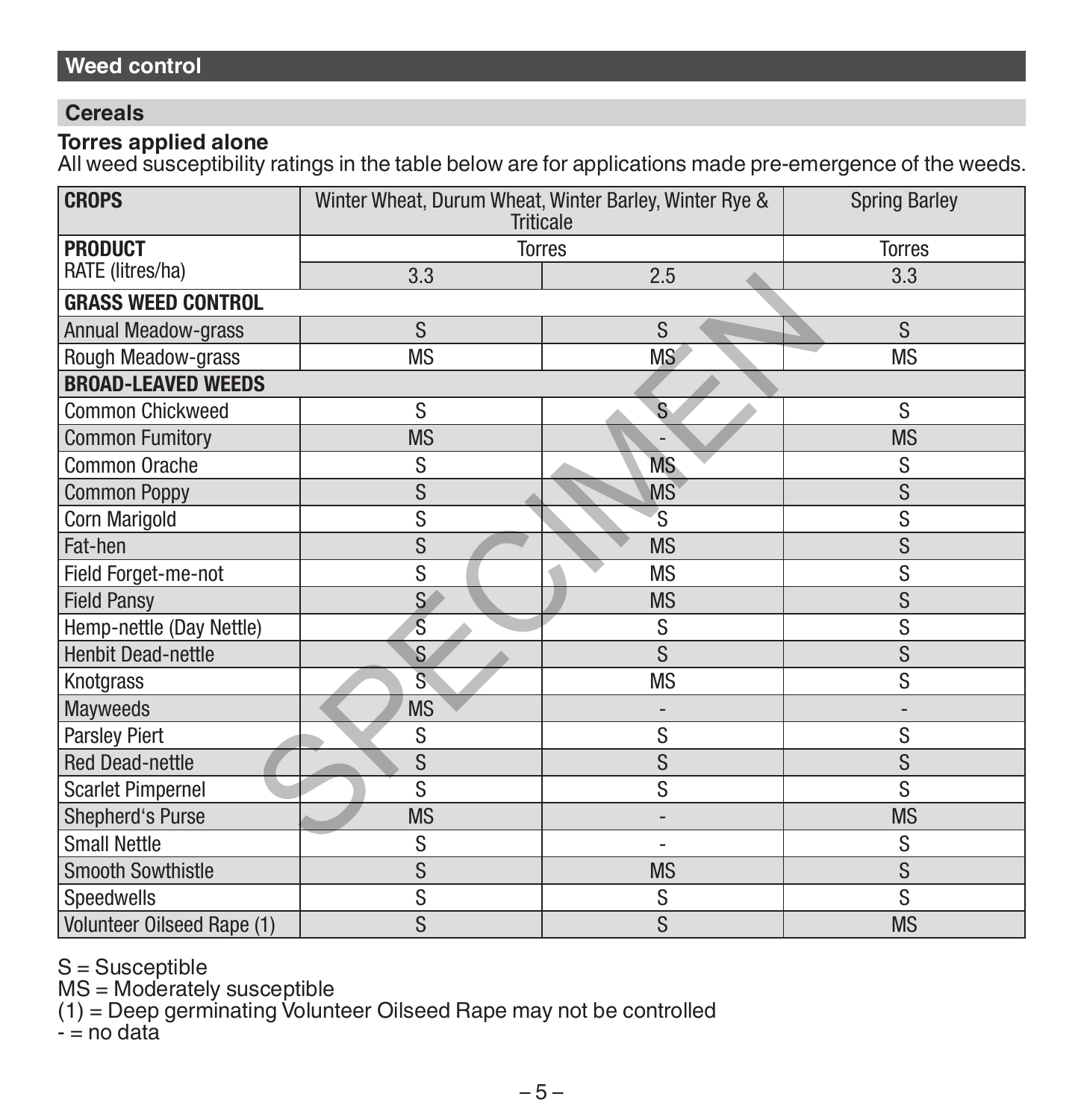# **Torres plus tank mix partner**

| <b>CROPS</b>                                          | <b>Winter Wheat</b>             |
|-------------------------------------------------------|---------------------------------|
| <b>PRODUCT</b>                                        | <b>Torres</b>                   |
| RATE (litres/ha)                                      | 3.3                             |
| <b>Tank mix partner</b>                               | <b>Atlantis WG</b>              |
| RATE (g a.s./ha or g/ha)<br><b>GRASS WEED CONTROL</b> | 400 g/ha + $0.5\%$ Biopower     |
|                                                       |                                 |
| <b>Annual Meadow-grass</b>                            | S up to 1st node (GS 31)        |
| <b>Blackgrass</b>                                     | S up to 1st node (GS 31)        |
| Rough Meadow-grass                                    | S up to 1st node (GS 31)        |
| Italian Ryegrass                                      | S up to stem elongation (GS 30) |
| Perennial Ryegrass (from seed)                        | S up to 1st node (GS 31)        |
| Wild oats (Autumn germinating)                        | S up to 1st node (GS 31)        |
| <b>BROAD-LEAVED WEEDS</b>                             |                                 |
| Charlock                                              | S up to 2 lvs                   |
| <b>Cleavers</b>                                       | S up to 2 whorl                 |
| <b>Common Chickweed</b>                               | S up to 8 lvs                   |
| <b>Common Fumitory</b>                                | MS pre-em                       |
| Common Orache                                         | S pre-em                        |
| <b>Common Poppy</b>                                   | S up to 8 lvs                   |
| Corn Marigold                                         | S pre-em                        |
| Fat-hen                                               | S pre-em                        |
| Field Forget-me-not                                   | S pre-em                        |
| <b>Field Pansy</b>                                    | S up to 2 lvs                   |
| Hemp-nettle (Day Nettle)                              | S pre-em                        |
| <b>Henbit Dead-nettle</b>                             | S pre-em                        |
| Knotgrass                                             | S pre-em                        |
| <b>Mayweeds</b>                                       | S up to 8 lvs                   |
| <b>Parsley Piert</b>                                  | S pre-em                        |
| <b>Red Dead-nettle</b>                                | S pre-em                        |
| <b>Scarlet Pimpernel</b>                              | S pre-em                        |
| Shepherd's Purse                                      | S up to 4 lvs                   |
| <b>Small Nettle</b>                                   | S pre-em                        |
| <b>Smooth Sowthistle</b>                              | S pre-em                        |
| Speedwells                                            | S up to 2 lvs                   |
| Volunteer Oilseed Rape (1)                            | S pre-em                        |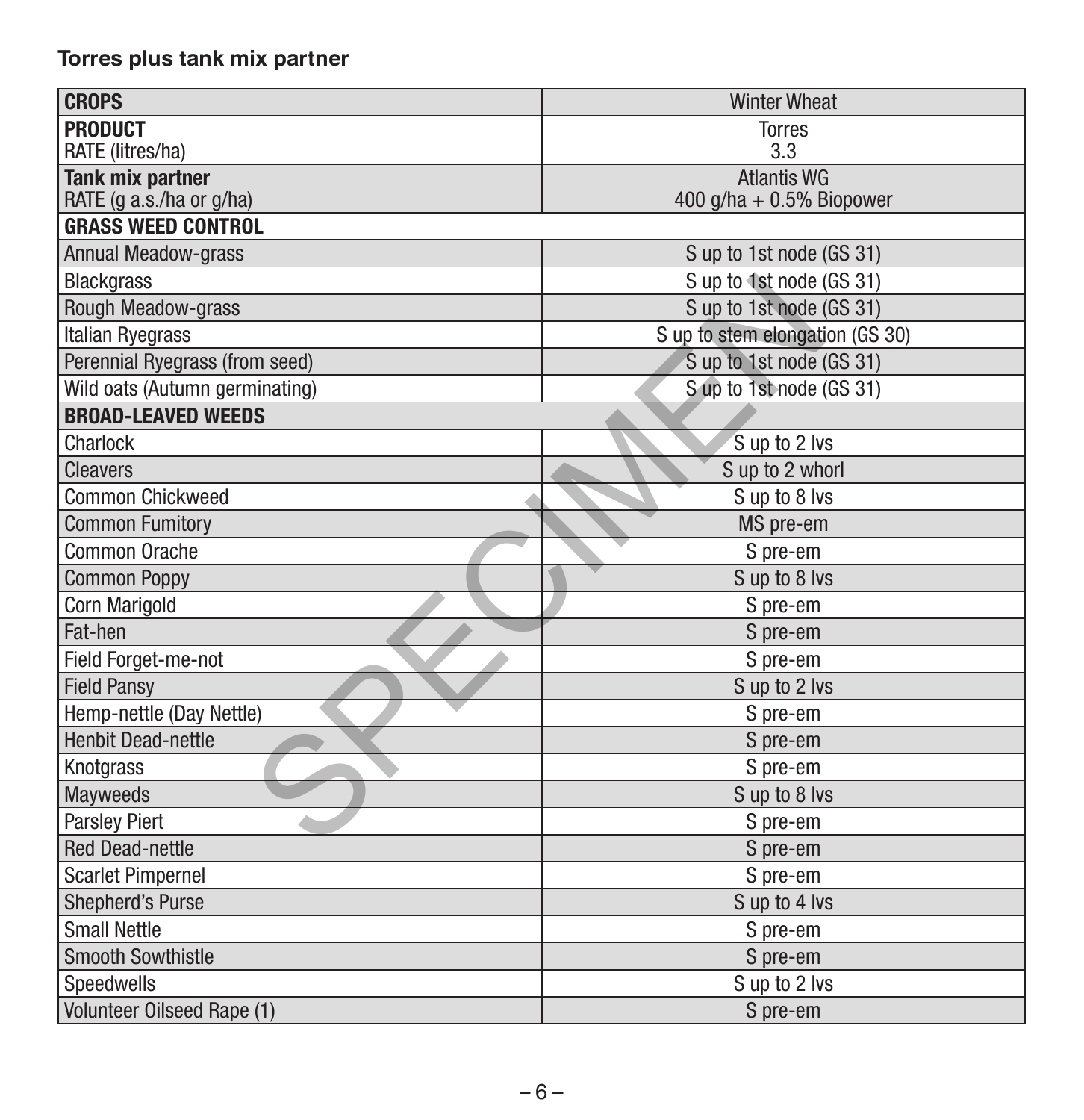### S = Susceptible

MS = Moderately susceptible

(1) = Deep germinating Volunteer Oilseed Rape may not be controlled

### **Other crops**

All weed susceptibility ratings in the table below are for applications made pre-emergence of the weeds.

| <b>CROPS</b>                       | <b>Combining peas,</b><br>Sunflowers, Carrots,<br>Parsnips,<br><b>Strawberries, Bush</b><br>fruit, Cane fruit, Top<br>fruit | <b>Onions, Leeks,</b><br><b>Transplanted</b><br><b>Brassicas: (Brussels)</b><br>sprouts, Broccoli,<br>Cabbages,<br>Calabrese,<br><b>Cauliflowers)</b> | <b>Forage Maize</b>      | <b>Potatoes: (First Early,</b><br><b>Second Early,</b><br><b>Maincrop)</b>   |
|------------------------------------|-----------------------------------------------------------------------------------------------------------------------------|-------------------------------------------------------------------------------------------------------------------------------------------------------|--------------------------|------------------------------------------------------------------------------|
| <b>PRODUCT</b><br>RATE (litres/ha) | <b>Torres</b><br>3.3                                                                                                        | <b>Torres</b><br>3.3                                                                                                                                  | <b>Torres</b><br>3.75    | <b>Torres</b><br>3.3                                                         |
| <b>Tank mix partner</b>            |                                                                                                                             |                                                                                                                                                       |                          | Approved metribuzin<br><b>WG</b><br>product<br>to give 350g/ha<br>metribuzin |
| <b>Annual Meadow-grass</b>         | S                                                                                                                           | S                                                                                                                                                     | <sub>S</sub>             | S                                                                            |
| Rough Meadow-grass                 | <b>MS</b>                                                                                                                   | <b>MS</b>                                                                                                                                             | <b>MS</b>                | <b>MS</b>                                                                    |
| <b>Black bindweed</b>              | $\overline{\phantom{0}}$                                                                                                    | $ \phi$                                                                                                                                               | $\overline{\phantom{a}}$ | <b>MS</b>                                                                    |
| <b>Black Nightshade</b>            | $\overline{\phantom{0}}$                                                                                                    | $\overline{\phantom{0}}$                                                                                                                              | S#                       |                                                                              |
| Charlock                           | $\overline{\phantom{0}}$                                                                                                    |                                                                                                                                                       |                          | $\overline{s}$                                                               |
| Cleavers (#)                       | $\overline{\phantom{0}}$                                                                                                    |                                                                                                                                                       | $\overline{\phantom{0}}$ | <b>MS</b>                                                                    |
| <b>Common Chickweed</b>            | S                                                                                                                           | S                                                                                                                                                     | S                        | S                                                                            |
| Common Fumitory (#)                | *MS                                                                                                                         | <b>MS</b>                                                                                                                                             | <b>MS</b>                | <b>MS</b>                                                                    |
| <b>Common Orache</b>               | S                                                                                                                           | S                                                                                                                                                     | S                        | S                                                                            |
| <b>Common Poppy</b>                | S                                                                                                                           | S                                                                                                                                                     | S                        | S                                                                            |
| Corn Marigold                      | $\overline{s}$                                                                                                              | $\overline{s}$                                                                                                                                        | $\overline{s}$           | $\overline{s}$                                                               |
| Fat-hen                            | $\overline{s}$                                                                                                              | S                                                                                                                                                     | S                        | $\overline{s}$                                                               |
| Field Forget-me-not                | $\overline{\mathbf{S}}$                                                                                                     | S                                                                                                                                                     | S                        | $\overline{s}$                                                               |
| <b>Field Pansy</b>                 | S                                                                                                                           | S                                                                                                                                                     | S                        | S                                                                            |
| Groundsel                          | $\overline{a}$                                                                                                              | $\overline{a}$                                                                                                                                        | $\overline{a}$           | $\overline{s}$                                                               |
| Hemp (Day) -nettle                 | S                                                                                                                           | S                                                                                                                                                     | S                        | S                                                                            |
| <b>Henbit Dead-nettle</b>          | $\overline{s}$                                                                                                              | $\overline{s}$                                                                                                                                        | $\overline{s}$           | $\overline{s}$                                                               |
| Knotgrass                          | S                                                                                                                           | S                                                                                                                                                     | S                        | S                                                                            |
| Mayweeds (#)                       | $\qquad \qquad -$                                                                                                           | $\overline{\phantom{a}}$                                                                                                                              | $\overline{\phantom{0}}$ | $\overline{s}$                                                               |
| Parsley Piert                      | S                                                                                                                           | S                                                                                                                                                     | S                        | $\overline{s}$                                                               |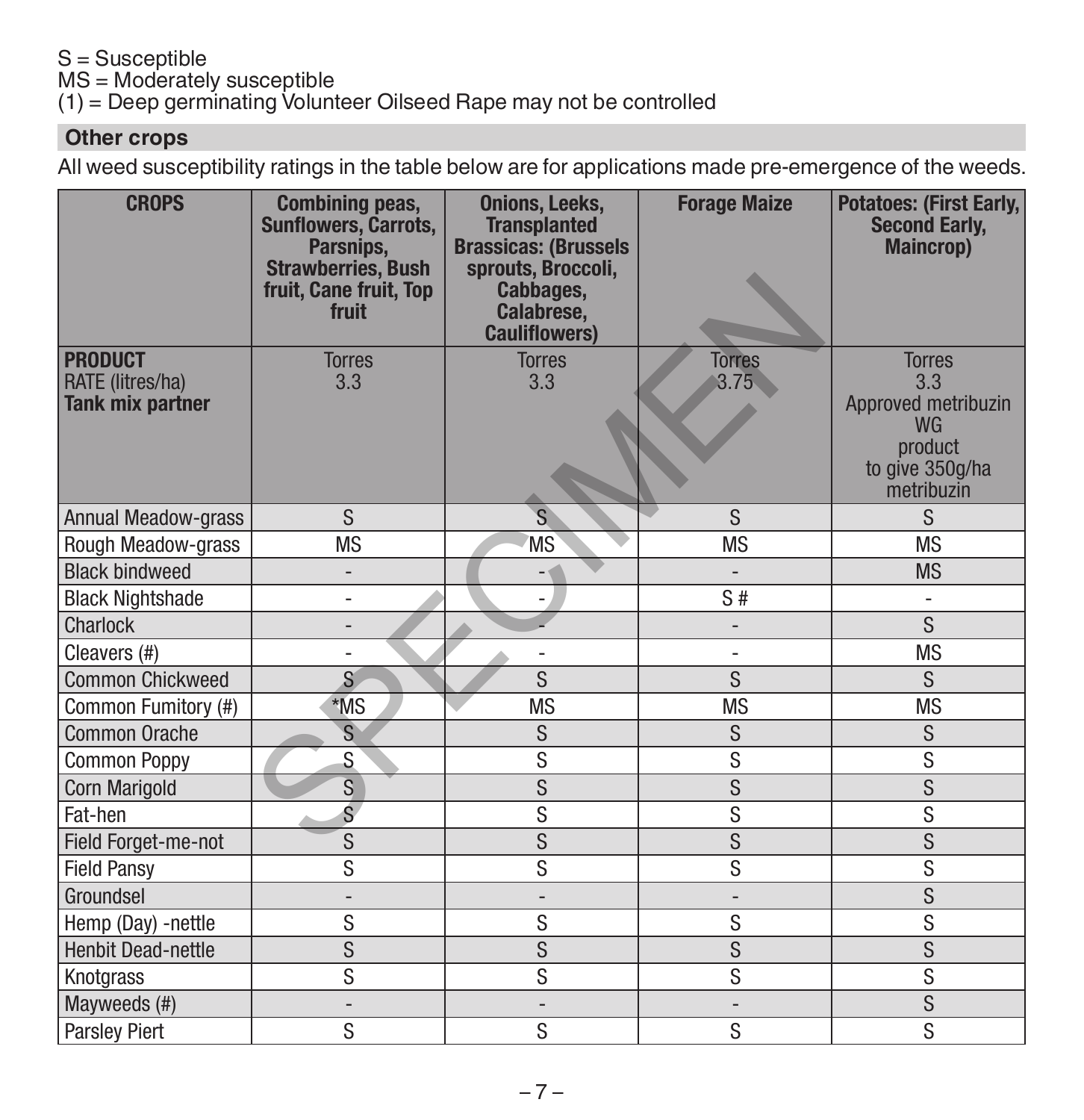| <b>CROPS</b>                                                                                                                                                                                                                                                                                                              | <b>Combining peas,</b><br><b>Sunflowers, Carrots,</b><br>Parsnips,<br><b>Strawberries, Bush</b><br>fruit, Cane fruit, Top<br>fruit | <b>Onions, Leeks,</b><br><b>Transplanted</b><br><b>Brassicas: (Brussels</b><br>sprouts, Broccoli,<br>Cabbages,<br>Calabrese,<br><b>Cauliflowers)</b> | <b>Forage Maize</b>   | <b>Potatoes: (First Early,</b><br><b>Second Early.</b><br><b>Maincrop</b> )                                   |
|---------------------------------------------------------------------------------------------------------------------------------------------------------------------------------------------------------------------------------------------------------------------------------------------------------------------------|------------------------------------------------------------------------------------------------------------------------------------|------------------------------------------------------------------------------------------------------------------------------------------------------|-----------------------|---------------------------------------------------------------------------------------------------------------|
| <b>PRODUCT</b><br>RATE (litres/ha)<br><b>Tank mix partner</b>                                                                                                                                                                                                                                                             | <b>Torres</b><br>3.3                                                                                                               | <b>Torres</b><br>3.3                                                                                                                                 | <b>Torres</b><br>3.75 | <b>Torres</b><br>3.3<br>Approved metribuzin<br><b>WG</b><br>product<br>to give 350g/ha<br>metribuzin          |
| <b>Red Dead Nettle</b>                                                                                                                                                                                                                                                                                                    | S                                                                                                                                  | S                                                                                                                                                    | S                     | S                                                                                                             |
| Redshank (1)                                                                                                                                                                                                                                                                                                              | $\overline{\phantom{0}}$                                                                                                           |                                                                                                                                                      |                       | S                                                                                                             |
| <b>Scarlet Pimpernel</b>                                                                                                                                                                                                                                                                                                  | S                                                                                                                                  | <sub>S</sub>                                                                                                                                         | $\overline{s}$        | <sub>S</sub>                                                                                                  |
| Shepherd's Purse                                                                                                                                                                                                                                                                                                          | *MS                                                                                                                                | <b>MS</b>                                                                                                                                            | <b>MS</b>             | <b>MS</b>                                                                                                     |
| <b>Small Nettle</b>                                                                                                                                                                                                                                                                                                       | S                                                                                                                                  | S                                                                                                                                                    | S                     | S.                                                                                                            |
| <b>Smooth Sowthistle</b>                                                                                                                                                                                                                                                                                                  | S                                                                                                                                  | <sub>S</sub>                                                                                                                                         | S                     | <b>MS</b>                                                                                                     |
| <b>Speedwells</b>                                                                                                                                                                                                                                                                                                         | S                                                                                                                                  | S                                                                                                                                                    | S                     | S                                                                                                             |
| <b>Volunteer Oilseed</b><br>Rape (2)                                                                                                                                                                                                                                                                                      | <b>MS</b>                                                                                                                          | <b>MS</b>                                                                                                                                            | <b>MS</b>             | S                                                                                                             |
| $S =$ Susceptible<br>MS = Moderately susceptible<br>* = Control may be achieved under favourable conditions<br>$(1)$ = Early germinating<br>$(2)$ = Deep germinating Volunteer Oilseed Rape may not be controlled.<br>occur, a sequence of Torres and a product applied post-emergence may be necessary.<br>$-$ = no data |                                                                                                                                    |                                                                                                                                                      |                       | $# =$ If application is followed by a period of dry conditions, or in situations where very heavy populations |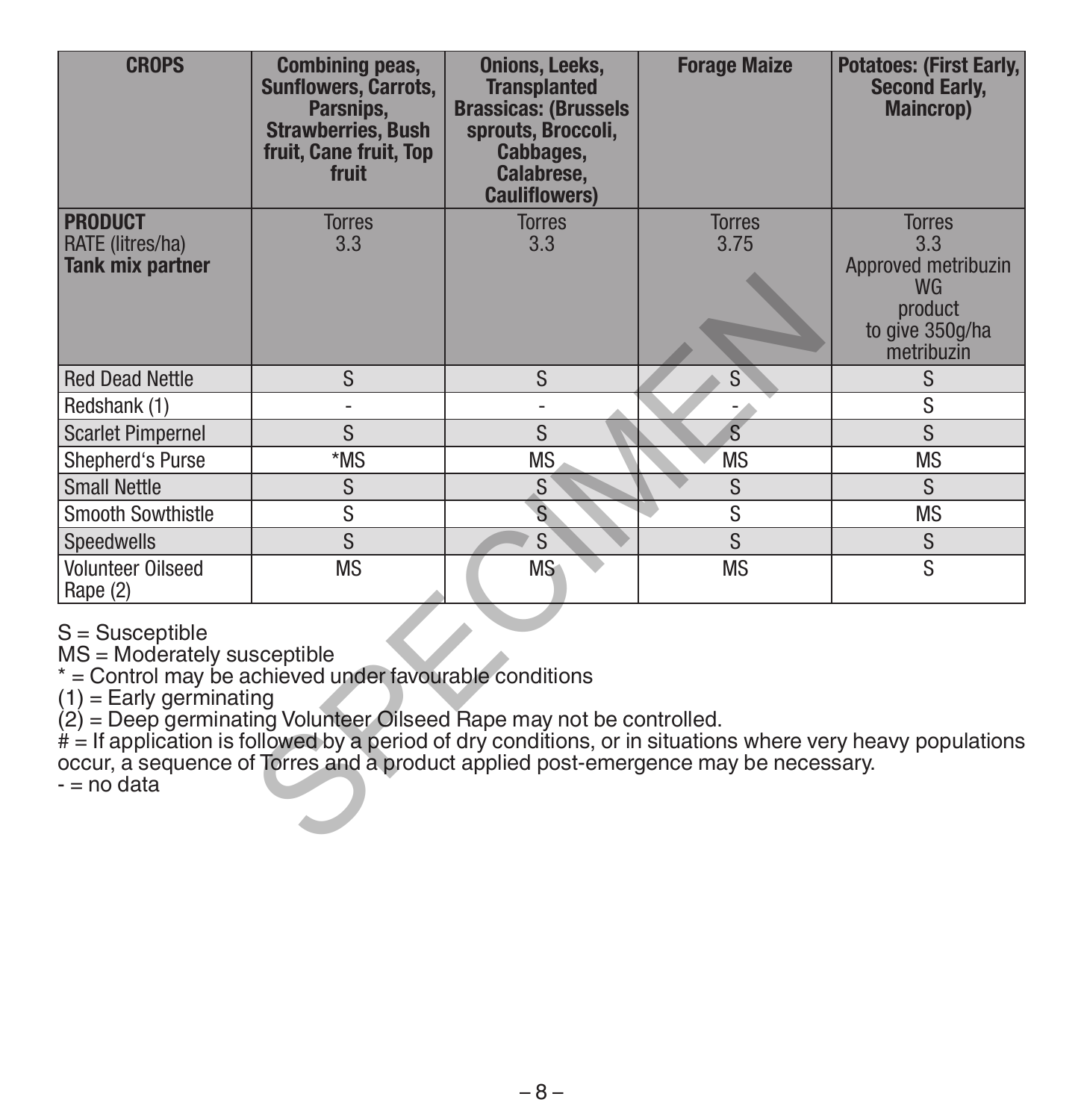### **Resistance Management**

**GROUP 3 HERBICIDE**

Strains of some annual grasses (eg Black-grass, Wild-Oats, and Italian Ryegrass) have developed resistance to herbicides, which may lead to poor control. A strategy for preventing and managing such resistance should be adopted. Guidelines have been produced by the Weed Resistance Action Group and copies are available from the HGCA, CPA, your distributor, crop adviser or product manufacturer.

Populations of Black-grass and Italian ryegrass with high levels of enhanced metabolism resistance will not be fully controlled.

Key elements of the resistance management strategy for Torres:

Always follow WRAG guidelines for preventing and managing herbicide resistant weeds.

Maximise the use of cultural control measures wherever possible (e.g. crop rotation, ploughing, stale seedbeds, delayed drilling, etc).

Use tank mixes or sequences of effective herbicides with different modes of action within individual crops, or successive crops.

For the control of herbicide resistant grassweeds, always use Torres in tank mix or sequence with other effective graminicides with different modes of action.

Apply pre-emergence of weeds wherever possible. If applications are delayed, apply post-emergence products/mixtures to small, actively growing weeds, especially where high levels of resistance are suspected and to reduce the risk of resistance development. Tresistance management strategy for Torres:<br>
Siguidelines for preventing and managing herbicide resistant of cultural control measures wherever possible (e.g. crop rota<br>
Siguidelines of effective herbicides with different

Monitor fields regularly and investigate the reasons for any poor control.

### **Crop Specific Information**

Torres is recommended for use on all varieties of approved crops on any mineral soil except where indicated in the table below.

### **Winter wheat including Durum wheat, winter barley**

### **Torres applied alone**

| <b>Product</b> | Torres                                                                                                                                   |
|----------------|------------------------------------------------------------------------------------------------------------------------------------------|
| Rate           | 2.5 or 3.3 l/ha                                                                                                                          |
| Water volume   | 100 to 200 litres/hectare.                                                                                                               |
| Timing         | Pre-emergence of the crop to before leaf sheath erect stage, (GS30). Do not apply pre-emergence<br>to crops drilled after 30th November. |
| Seed depth     | Seed must be covered with a MINIMUM of 3.2cm of settled soil.<br>ONLY treat shallow drilled crops POST-EMERGENCE.                        |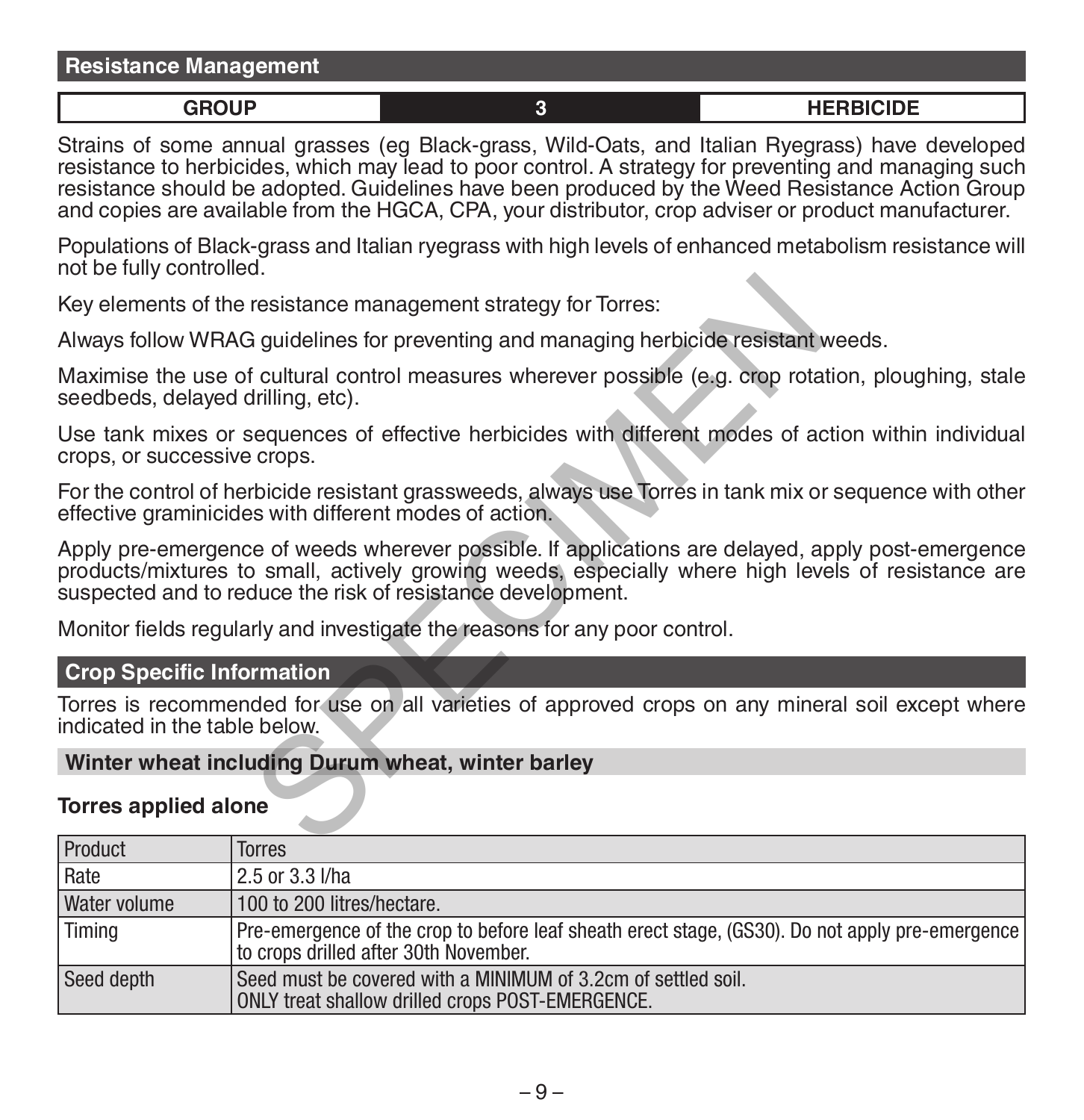### **Torres applied in tank mix with Atlantis WG**

| Product                      | Torres + Atlantis WG + Biopower                                                                                                                                                                                                                                                                                                                                                                                                                                                                                                                                                                                                                                                                                                                                                                                                                                          |
|------------------------------|--------------------------------------------------------------------------------------------------------------------------------------------------------------------------------------------------------------------------------------------------------------------------------------------------------------------------------------------------------------------------------------------------------------------------------------------------------------------------------------------------------------------------------------------------------------------------------------------------------------------------------------------------------------------------------------------------------------------------------------------------------------------------------------------------------------------------------------------------------------------------|
| Rate                         | 3.3 $I/ha + 400$ g/ha + 0.5%                                                                                                                                                                                                                                                                                                                                                                                                                                                                                                                                                                                                                                                                                                                                                                                                                                             |
| Water volume                 | 200 litres/hectare.                                                                                                                                                                                                                                                                                                                                                                                                                                                                                                                                                                                                                                                                                                                                                                                                                                                      |
| Timing                       | Apply post-emergence from 2 leaves on the crop. Apply to young, actively growing weeds.<br>Optimum timing for Black-grass control is 1-3 leaves of the Black-grass.                                                                                                                                                                                                                                                                                                                                                                                                                                                                                                                                                                                                                                                                                                      |
| <b>Notes</b>                 | For optimum activity, apply when weather conditions promote active weed growth. Do not apply<br>to crops suffering from stress, which may be caused for example by pests, disease, water<br>logging, poor seedbed conditions or previous chemical treatment. Under certain climatic, soil and<br>crop conditions some slight chlorosis and stunting of the crop may occur. If frost is likely, avoid<br>spraying non frost-hardened crops. Avoid spraying during periods of prolonged or severe frost.<br>Control may be reduced if rain falls within 2 hours of application. Thoroughly clean all spray<br>equipment with a proprietary sprayer cleaner immediately after spraying to avoid subsequent<br>damage to crops other than cereals. Consult Atlantis WG product label for information on<br>sequences with other sulfonylurea or 'ALS-inhibiting' herbicides. |
|                              |                                                                                                                                                                                                                                                                                                                                                                                                                                                                                                                                                                                                                                                                                                                                                                                                                                                                          |
| <b>Winter rye, Triticale</b> |                                                                                                                                                                                                                                                                                                                                                                                                                                                                                                                                                                                                                                                                                                                                                                                                                                                                          |
| Product                      | <b>Torres</b>                                                                                                                                                                                                                                                                                                                                                                                                                                                                                                                                                                                                                                                                                                                                                                                                                                                            |
| Rate                         | 2.5 or 3.3 l/ha                                                                                                                                                                                                                                                                                                                                                                                                                                                                                                                                                                                                                                                                                                                                                                                                                                                          |
| Water volume                 | 100 to 200 litres/hectare.                                                                                                                                                                                                                                                                                                                                                                                                                                                                                                                                                                                                                                                                                                                                                                                                                                               |
| Timing                       | Pre-emergence of the crop to before leaf sheath erect stage, (GS30). Do not apply pre-emergence<br>to crops drilled after 30th November.                                                                                                                                                                                                                                                                                                                                                                                                                                                                                                                                                                                                                                                                                                                                 |
| Seed depth                   | Seed must be covered with a MINIMUM of 3.2cm of settled soil. ONLY treat shallow drilled crops<br>POST-EMERGENCE.                                                                                                                                                                                                                                                                                                                                                                                                                                                                                                                                                                                                                                                                                                                                                        |
|                              |                                                                                                                                                                                                                                                                                                                                                                                                                                                                                                                                                                                                                                                                                                                                                                                                                                                                          |
| <b>Spring barley</b>         |                                                                                                                                                                                                                                                                                                                                                                                                                                                                                                                                                                                                                                                                                                                                                                                                                                                                          |
| Product                      | <b>Torres</b>                                                                                                                                                                                                                                                                                                                                                                                                                                                                                                                                                                                                                                                                                                                                                                                                                                                            |
| Rate                         | $3.3$ $I/ha$                                                                                                                                                                                                                                                                                                                                                                                                                                                                                                                                                                                                                                                                                                                                                                                                                                                             |

### **Winter rye, Triticale**

| Product             | Torres                                                                                                                                   |
|---------------------|------------------------------------------------------------------------------------------------------------------------------------------|
| Rate                | 2.5 or 3.3 l/ha                                                                                                                          |
| <b>Water volume</b> | 100 to 200 litres/hectare.                                                                                                               |
| Timing              | Pre-emergence of the crop to before leaf sheath erect stage, (GS30). Do not apply pre-emergence<br>to crops drilled after 30th November. |
| Seed depth          | Seed must be covered with a MINIMUM of 3.2cm of settled soil. ONLY treat shallow drilled crops<br>POST-EMERGENCE.                        |

# **Spring barley**

| Product             | Torres                                                                                                                                                                                                                                 |
|---------------------|----------------------------------------------------------------------------------------------------------------------------------------------------------------------------------------------------------------------------------------|
| Rate                | $3.3$ $I/ha$                                                                                                                                                                                                                           |
| <b>Water volume</b> | 100 to 200 litres/hectare.                                                                                                                                                                                                             |
| Timina              | Pre-emergence of the crop. Apply Torres as soon as possible after drilling and before emergence.<br>Due to risk of dry soils, do not apply Torres alone after the end of March (mid April in Scotland)<br>unless rainfall is imminent. |
| Seed depth          | Seed must be covered with a MINIMUM of 3.2cm of settled soil.                                                                                                                                                                          |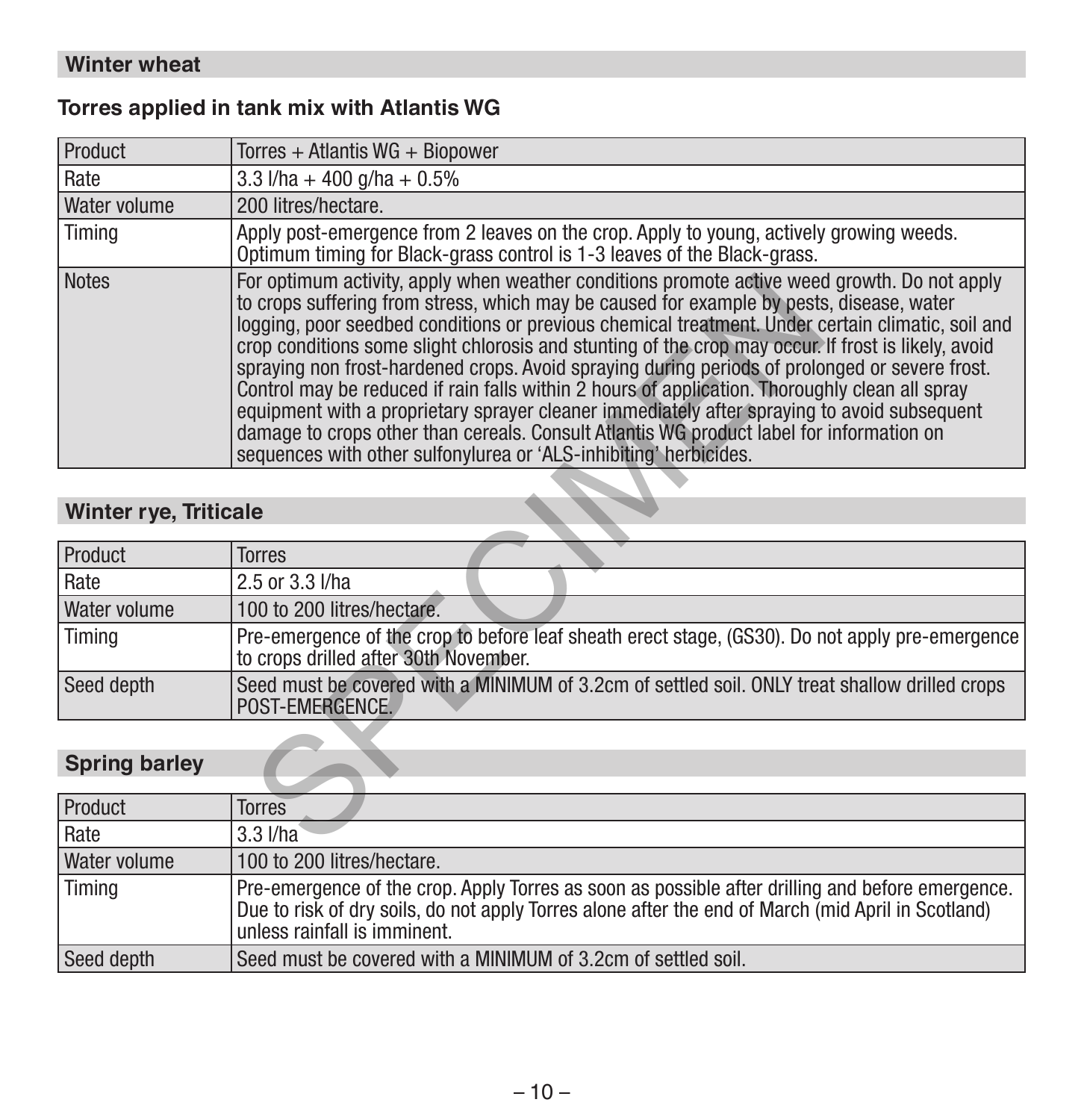# **Combining Peas**

| Product             | Torres                                                                                                                                                                                                                                                                                                                |
|---------------------|-----------------------------------------------------------------------------------------------------------------------------------------------------------------------------------------------------------------------------------------------------------------------------------------------------------------------|
| Rate                | $3.3$ $I/ha$                                                                                                                                                                                                                                                                                                          |
| <b>Water volume</b> | 100 to 200 litres/hectare.                                                                                                                                                                                                                                                                                            |
| Timing              | Pre-emergence of the crop. Apply Torres as soon as possible after sowing and final seedbed<br>preparation. Do not apply if the plumule is less than 13mm from the soil surface. Due to risk of<br>dry soils, do not apply Torres alone after the end of March (mid April in Scotland) unless rainfall is<br>imminent. |
| Soil types          | All mineral soils except gravelly soils                                                                                                                                                                                                                                                                               |
| Seed depth          | Seed must be covered with a MINIMUM of 2.5cm of settled soil.                                                                                                                                                                                                                                                         |

# **Potatoes (First early, second early & maincrops)**

| Soil types        | All mineral soils except gravelly soils                                                                                                                                                                                                                                                                                                                                                                                                                                                                                                                 |
|-------------------|---------------------------------------------------------------------------------------------------------------------------------------------------------------------------------------------------------------------------------------------------------------------------------------------------------------------------------------------------------------------------------------------------------------------------------------------------------------------------------------------------------------------------------------------------------|
| Seed depth        | Seed must be covered with a MINIMUM of 2.5cm of settled soil.                                                                                                                                                                                                                                                                                                                                                                                                                                                                                           |
|                   |                                                                                                                                                                                                                                                                                                                                                                                                                                                                                                                                                         |
|                   | Potatoes (First early, second early & maincrops)                                                                                                                                                                                                                                                                                                                                                                                                                                                                                                        |
|                   |                                                                                                                                                                                                                                                                                                                                                                                                                                                                                                                                                         |
| <b>Products</b>   | Torres + approved metribuzin WG product to give 350 g/ha metribuzin.                                                                                                                                                                                                                                                                                                                                                                                                                                                                                    |
| Rate              | 3.3 $1/ha +$ appropriate rate to deliver 350 $q/ha$ metribuzin.<br>In dry conditions apply a Torres - metribuzin sequence.                                                                                                                                                                                                                                                                                                                                                                                                                              |
| Water volume      | 200 litres/hectare.                                                                                                                                                                                                                                                                                                                                                                                                                                                                                                                                     |
| Timing            | Pre-emergence of the crop. Apply as soon as possible after planting and final ridging up. Loose<br>structured ridges must be allowed time for settlement before application. Do not apply later than<br>7 days before emergence.                                                                                                                                                                                                                                                                                                                        |
| Soil types        | Do not use on Sands (S), Gravelly or Stony soils.                                                                                                                                                                                                                                                                                                                                                                                                                                                                                                       |
| Variety           | Read the metribuzin label carefully, particularly with regard to varietal restrictions.                                                                                                                                                                                                                                                                                                                                                                                                                                                                 |
| Application       | Torres should be applied in a minimum of 200 litres of water/ha.                                                                                                                                                                                                                                                                                                                                                                                                                                                                                        |
| <b>Notes</b>      | Best weed control will be achieved with settled well-rounded ridges with few clods. If re-ridging<br>is necessary, delay application until after the final ridging is completed. Slight distortion and<br>discolouration of the initial shoots may occur if very heavy rain falls after application but before<br>emergence, particularly to crops grown on very light soils. This is quickly outgrown and<br>subsequent growth is unaffected. Read the metribuzin product label carefully, particularly with<br>regard to following crop restrictions. |
|                   |                                                                                                                                                                                                                                                                                                                                                                                                                                                                                                                                                         |
| <b>Sunflowers</b> |                                                                                                                                                                                                                                                                                                                                                                                                                                                                                                                                                         |

### **Sunflowers**

| Product             | Torres                                                                                                                                                                               |
|---------------------|--------------------------------------------------------------------------------------------------------------------------------------------------------------------------------------|
| l Rate              | $3.3$ I/ha                                                                                                                                                                           |
| <b>Water volume</b> | 100 to 200 litres/hectare.                                                                                                                                                           |
| Timing              | Apply as soon as possible after sowing and final seedbed cultivation, before crop and weed<br>emergence.                                                                             |
| Seedbed             | Consolidate seedbeds after drilling to provide a firm level soil. Seed should be drilled so that after<br>seedbed consolidation it is covered by a minimum of 2.5cm of settled soil. |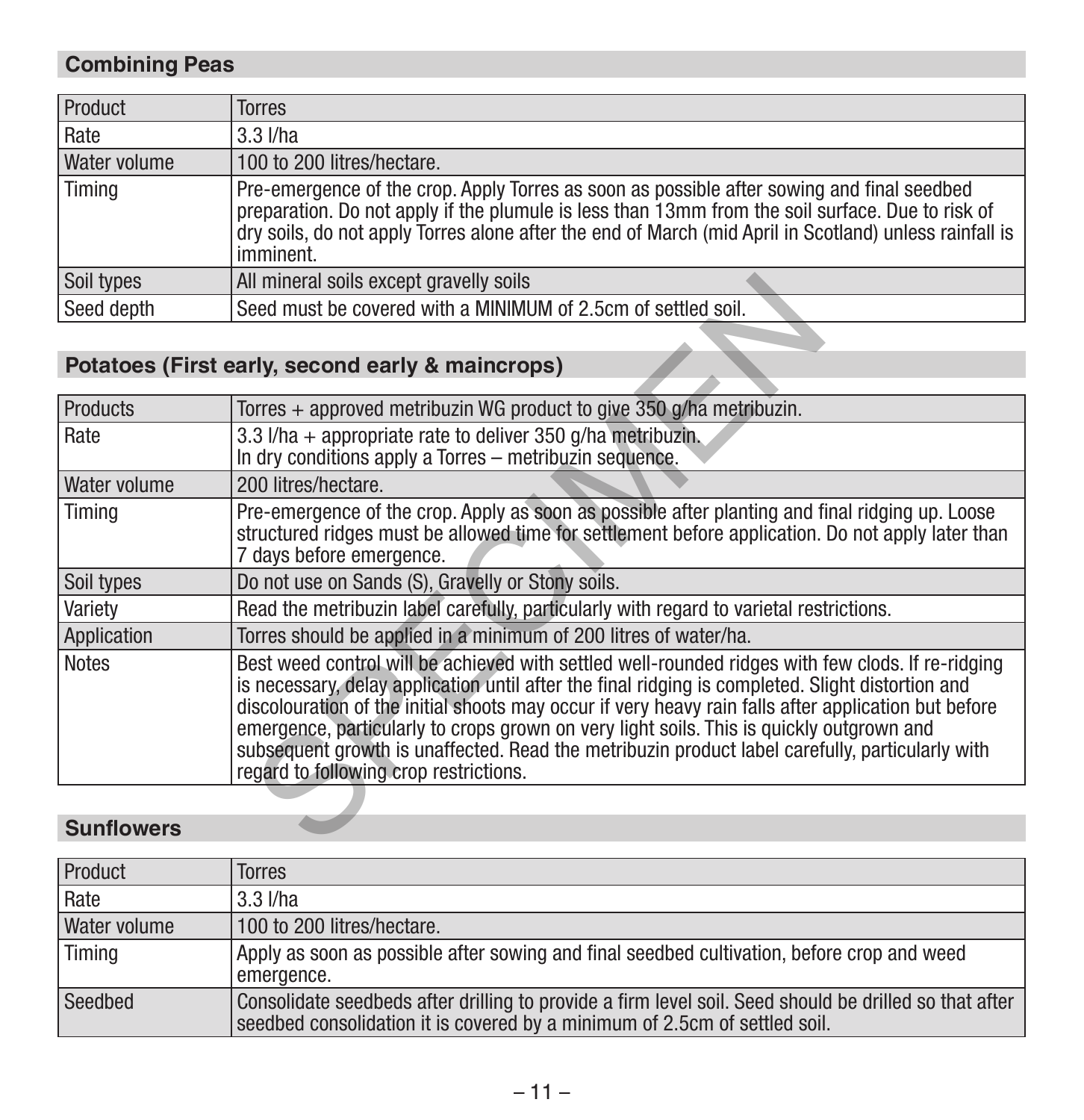### **Carrots and Parsnips**

| Product             | Torres                                                                                                                                                         |  |
|---------------------|----------------------------------------------------------------------------------------------------------------------------------------------------------------|--|
| Rate                | 3.3 I/ha                                                                                                                                                       |  |
| <b>Water volume</b> | 100 to 200 litres/hectare.                                                                                                                                     |  |
| Timing              | Apply as soon as possible after drilling but before crop and weed emergence.                                                                                   |  |
| <b>Notes</b>        | If emerged weeds are present after drilling but pre-emergence of the crop, Torres may be applied<br>in tank mix with a recommended approved contact herbicide. |  |

### **Transplanted Brassicas (Broccoli, Brussels sprouts, Cabbages, Calabrese, Cauliflowers)**

| <u> Irailspianieu Brassicas (Broccoli, Brussels Sprouts, Cabbages, Calabrese, Caulinowers)</u> |                                                                                                                                                                                                                                                                                                                 |  |  |
|------------------------------------------------------------------------------------------------|-----------------------------------------------------------------------------------------------------------------------------------------------------------------------------------------------------------------------------------------------------------------------------------------------------------------|--|--|
| Product                                                                                        | <b>Torres</b>                                                                                                                                                                                                                                                                                                   |  |  |
| Rate                                                                                           | $3.3$ $I/ha$                                                                                                                                                                                                                                                                                                    |  |  |
| Water volume                                                                                   | 100 to 200 litres/hectare.                                                                                                                                                                                                                                                                                      |  |  |
| Timing                                                                                         | Apply after final plantbed cultivation but before transplanting. Do not apply Torres post-planting<br>as crop damage may occur. Do not apply Torres to any transplanted brassicas when heavy rain is<br>forecast.                                                                                               |  |  |
| Application                                                                                    | Do not incorporate and avoid all unnecessary disturbance to soil after application. When<br>transplanting care must be taken not to introduce treated soil into the root zone. If necessary,<br>irrigation should be used before application as some moisture is essential for the chemical to be<br>activated. |  |  |
| Soil types                                                                                     | Do not use on crops grown on sands (CS, S, FS, LCS), very light soils (LS, LFS, CSL), as crop<br>damage may result.                                                                                                                                                                                             |  |  |
| <b>Notes</b>                                                                                   | If emerged weeds are present at pre-transplanting application, apply Torres in tank mix with a<br>recommended approved contact herbicide.                                                                                                                                                                       |  |  |
|                                                                                                |                                                                                                                                                                                                                                                                                                                 |  |  |
|                                                                                                | Bulb onions (Spring and autumn drilled or transplanted) and Leeks (drilled only)                                                                                                                                                                                                                                |  |  |
| Product                                                                                        | <b>Torres</b>                                                                                                                                                                                                                                                                                                   |  |  |
| Rate                                                                                           | $3.3$ $I/ha$                                                                                                                                                                                                                                                                                                    |  |  |
| Water volume                                                                                   | 100 to 200 litres/hectare.                                                                                                                                                                                                                                                                                      |  |  |
| Timing                                                                                         | Drilled crops – apply Torres as soon as possible after drilling but before crop or weed emergence.<br>Transplanted crops – apply Torres pre-transplanting. Do not apply Torres to any onion or leek<br>crop when heavy rain is forecast.                                                                        |  |  |
| .                                                                                              |                                                                                                                                                                                                                                                                                                                 |  |  |

# **Bulb onions (Spring and autumn drilled or transplanted) and Leeks (drilled only)**

| Product      | Torres                                                                                                                                                                                                                                                                                                                        |  |  |  |
|--------------|-------------------------------------------------------------------------------------------------------------------------------------------------------------------------------------------------------------------------------------------------------------------------------------------------------------------------------|--|--|--|
| Rate         | $3.3$ $I/ha$                                                                                                                                                                                                                                                                                                                  |  |  |  |
| Water volume | 100 to 200 litres/hectare.                                                                                                                                                                                                                                                                                                    |  |  |  |
| Timing       | Drilled crops – apply Torres as soon as possible after drilling but before crop or weed emergence.<br>Transplanted crops - apply Torres pre-transplanting. Do not apply Torres to any onion or leek<br>crop when heavy rain is forecast.                                                                                      |  |  |  |
| Seed depth   | Seed should be covered with a minimum of 2.5cm of settled soil.                                                                                                                                                                                                                                                               |  |  |  |
| Application  | When transplanting, care must be taken not to introduce treated soil into the root zone.                                                                                                                                                                                                                                      |  |  |  |
| Soil types   | Torres is not recommended for use on onions or leeks grown on sands (CS, S, FS, LCS), very light<br>soils (LS, LFS, CSL), as crop damage may result. Torres is not recommended for use on onions or<br>leeks grown on fen soils or other soils containing in excess of 10% organic matter, as weed<br>control may be reduced. |  |  |  |
| <b>Notes</b> | If weeds are present, these can be controlled by applying Torres in tank mix with a recommended<br>contact herbicide. Read tank mix partner label carefully for restrictions on transplanted<br>multi-seeded onions or leeks.                                                                                                 |  |  |  |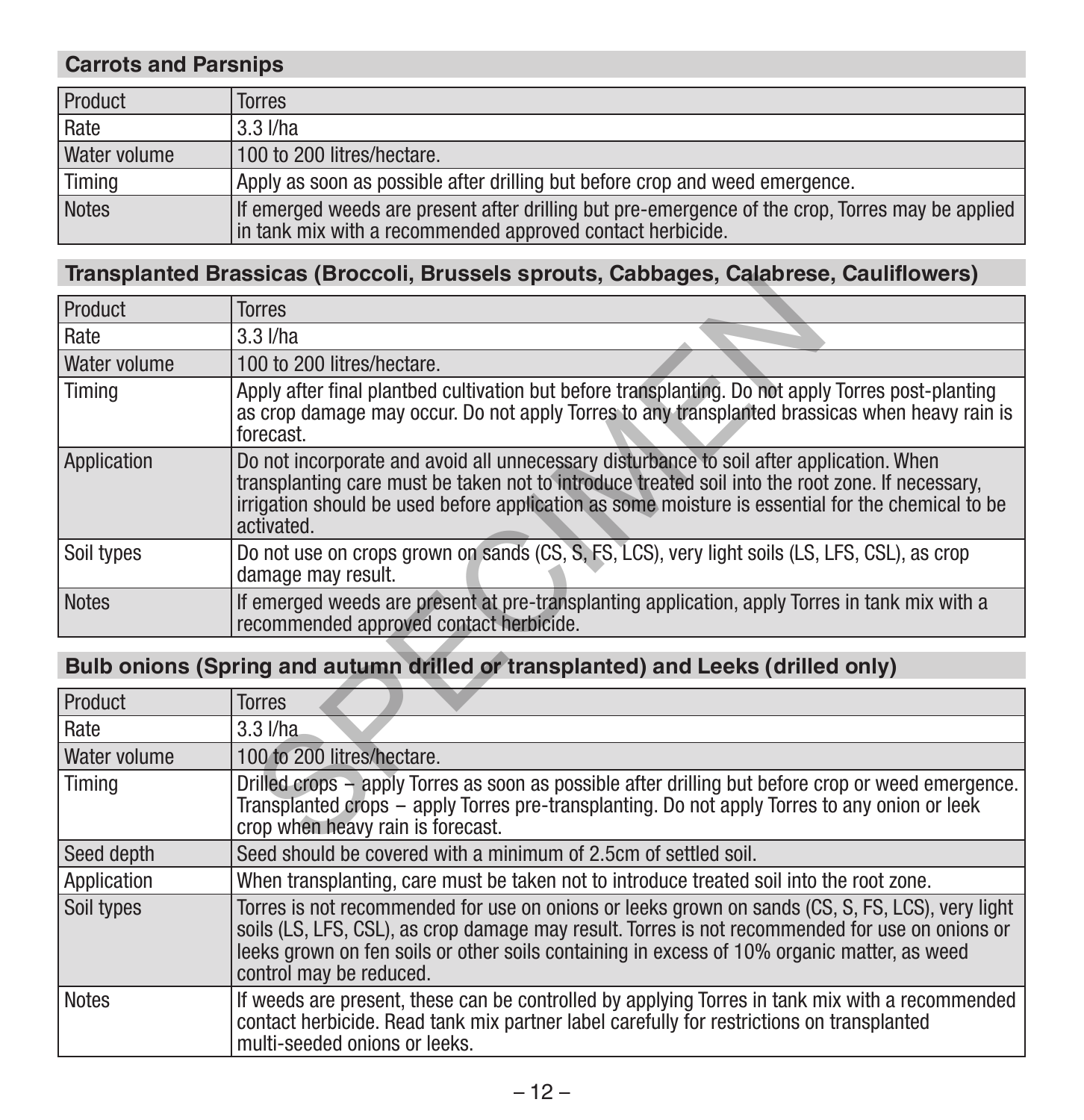# **Forage maize**

| Product      | <b>Torres</b>                                                                                                                                                                                                                                                                                                                                                                                                                                                        |
|--------------|----------------------------------------------------------------------------------------------------------------------------------------------------------------------------------------------------------------------------------------------------------------------------------------------------------------------------------------------------------------------------------------------------------------------------------------------------------------------|
| Rate         | $3.75$ I/ha                                                                                                                                                                                                                                                                                                                                                                                                                                                          |
| Water volume | 100 to 200 litres/hectare.                                                                                                                                                                                                                                                                                                                                                                                                                                           |
| Timing       | Pre-emergence to before 4th leaf of the crop.                                                                                                                                                                                                                                                                                                                                                                                                                        |
| Notes        | Do not use on Sweetcorn or Maize grown for seed. Seed must be covered by a minimum of 5cm<br>of settled soil. The use of Torres may affect the full development of crown roots which function<br>only to anchor the plant. This has no effect on the yield of maize. If application is followed by a<br>period of dry conditions or in situations where very heavy populations occur, a sequence of Torres<br>and a product applied post-emergence may be necessary. |

# **Strawberries (Maiden and Established crops)**

| <b>Strawberries (Maiden and Established crops)</b><br>Product<br>Torres<br>Rate<br>$3.3$ $I/ha$<br>100 to 200 litres/hectare.<br>Water volume<br>Timing<br>Maiden Beds<br>- runners should be planted so that roots are well covered.<br>- good consolidation of the plantbed is necessary for good weed control.<br>- Torres should be applied to dormant newly planted runners in the autumn or early spring<br>immediately after planting and prior to weed emergence.<br>- if runners are likely to be slow in establishing due to stress conditions, such as drought, at the<br>time of planting, the application of Torres should be delayed until plants have established and are<br>free of stress.<br>- application made after runners have started growing away may reduce the initial vigour of new<br>foliage but this will be rapidly outgrown.<br>- do not apply Torres before October to beds newly planted with cold-stored runner or beds newly<br>planted in late summer.<br>- pre-planting application of Torres is not recommended.<br><b>Established beds</b><br>- apply Torres to weed free soil from autumn to early spring during the dormant period of the<br>crop.<br>- Torres applied after the end of March or after the emergence of flower trusses in the spring may<br>affect crop yield, particularly if conditions adverse to vigorous plant growth follow application.<br>- do not apply Torres during the flower initiation period (immediately post-harvest to mid-<br>September).<br>Notes<br>Leaf growth of strawberries may be checked following applications of Torres in the spring but, in<br>extensive experimentation, this has been shown not to affect yield. Do NOT use Torres on<br>protected crops or crops grown in green houses. | period of dry conditions or in situations where very heavy populations occur, a sequence of Torres |  |
|-------------------------------------------------------------------------------------------------------------------------------------------------------------------------------------------------------------------------------------------------------------------------------------------------------------------------------------------------------------------------------------------------------------------------------------------------------------------------------------------------------------------------------------------------------------------------------------------------------------------------------------------------------------------------------------------------------------------------------------------------------------------------------------------------------------------------------------------------------------------------------------------------------------------------------------------------------------------------------------------------------------------------------------------------------------------------------------------------------------------------------------------------------------------------------------------------------------------------------------------------------------------------------------------------------------------------------------------------------------------------------------------------------------------------------------------------------------------------------------------------------------------------------------------------------------------------------------------------------------------------------------------------------------------------------------------------------------------------------------------------------------------------------------|----------------------------------------------------------------------------------------------------|--|
|                                                                                                                                                                                                                                                                                                                                                                                                                                                                                                                                                                                                                                                                                                                                                                                                                                                                                                                                                                                                                                                                                                                                                                                                                                                                                                                                                                                                                                                                                                                                                                                                                                                                                                                                                                                     | and a product applied post-emergence may be necessary.                                             |  |
|                                                                                                                                                                                                                                                                                                                                                                                                                                                                                                                                                                                                                                                                                                                                                                                                                                                                                                                                                                                                                                                                                                                                                                                                                                                                                                                                                                                                                                                                                                                                                                                                                                                                                                                                                                                     |                                                                                                    |  |
|                                                                                                                                                                                                                                                                                                                                                                                                                                                                                                                                                                                                                                                                                                                                                                                                                                                                                                                                                                                                                                                                                                                                                                                                                                                                                                                                                                                                                                                                                                                                                                                                                                                                                                                                                                                     |                                                                                                    |  |
|                                                                                                                                                                                                                                                                                                                                                                                                                                                                                                                                                                                                                                                                                                                                                                                                                                                                                                                                                                                                                                                                                                                                                                                                                                                                                                                                                                                                                                                                                                                                                                                                                                                                                                                                                                                     |                                                                                                    |  |
|                                                                                                                                                                                                                                                                                                                                                                                                                                                                                                                                                                                                                                                                                                                                                                                                                                                                                                                                                                                                                                                                                                                                                                                                                                                                                                                                                                                                                                                                                                                                                                                                                                                                                                                                                                                     |                                                                                                    |  |
|                                                                                                                                                                                                                                                                                                                                                                                                                                                                                                                                                                                                                                                                                                                                                                                                                                                                                                                                                                                                                                                                                                                                                                                                                                                                                                                                                                                                                                                                                                                                                                                                                                                                                                                                                                                     |                                                                                                    |  |
|                                                                                                                                                                                                                                                                                                                                                                                                                                                                                                                                                                                                                                                                                                                                                                                                                                                                                                                                                                                                                                                                                                                                                                                                                                                                                                                                                                                                                                                                                                                                                                                                                                                                                                                                                                                     |                                                                                                    |  |
|                                                                                                                                                                                                                                                                                                                                                                                                                                                                                                                                                                                                                                                                                                                                                                                                                                                                                                                                                                                                                                                                                                                                                                                                                                                                                                                                                                                                                                                                                                                                                                                                                                                                                                                                                                                     |                                                                                                    |  |
|                                                                                                                                                                                                                                                                                                                                                                                                                                                                                                                                                                                                                                                                                                                                                                                                                                                                                                                                                                                                                                                                                                                                                                                                                                                                                                                                                                                                                                                                                                                                                                                                                                                                                                                                                                                     |                                                                                                    |  |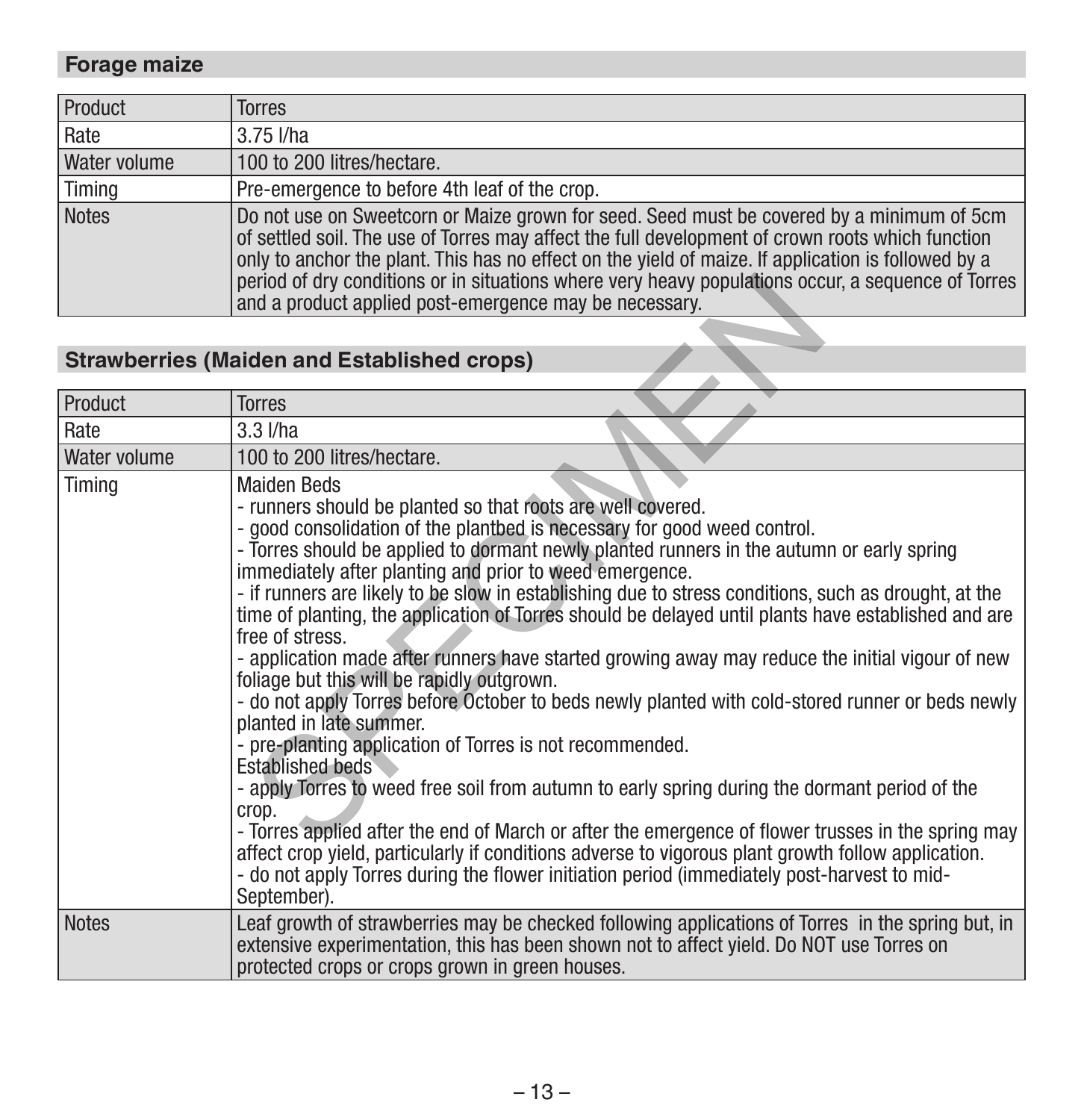# **Bush Fruit – Blackcurrants, Gooseberries**

| Product      | Torres                                                                                                                                                                                                                                                    |
|--------------|-----------------------------------------------------------------------------------------------------------------------------------------------------------------------------------------------------------------------------------------------------------|
| Rate         | 3.3 I/ha                                                                                                                                                                                                                                                  |
| Water volume | 100 to 200 litres/hectare.                                                                                                                                                                                                                                |
| Timing       | Apply Torres after final cultivation to weed-free soil from autumn to early spring during the<br>dormant period of the crop before bud burst, either over the top or as a directed spray. Torres is<br>not recommended for use in the season of planting. |
| Tank mixes   | If emerged weeds are present at application, Torres may be applied as a directed spray in tank<br>mix with a recommended approved contact herbicide.                                                                                                      |

# **Cane Fruit – Raspberries, Loganberries, Tayberries, Blackberries**

|                                            | mix with a recommended approved contact herbicide.                                                                                                                                                                                                                                                                                                                                                                                                                                                                                                                                                                                                                                                                             |  |  |
|--------------------------------------------|--------------------------------------------------------------------------------------------------------------------------------------------------------------------------------------------------------------------------------------------------------------------------------------------------------------------------------------------------------------------------------------------------------------------------------------------------------------------------------------------------------------------------------------------------------------------------------------------------------------------------------------------------------------------------------------------------------------------------------|--|--|
|                                            |                                                                                                                                                                                                                                                                                                                                                                                                                                                                                                                                                                                                                                                                                                                                |  |  |
|                                            | Cane Fruit - Raspberries, Loganberries, Tayberries, Blackberries                                                                                                                                                                                                                                                                                                                                                                                                                                                                                                                                                                                                                                                               |  |  |
|                                            |                                                                                                                                                                                                                                                                                                                                                                                                                                                                                                                                                                                                                                                                                                                                |  |  |
| Product                                    | <b>Torres</b>                                                                                                                                                                                                                                                                                                                                                                                                                                                                                                                                                                                                                                                                                                                  |  |  |
| Rate                                       | $3.3$ $I/ha$                                                                                                                                                                                                                                                                                                                                                                                                                                                                                                                                                                                                                                                                                                                   |  |  |
| Water volume                               | 100 to 200 litres/hectare.                                                                                                                                                                                                                                                                                                                                                                                                                                                                                                                                                                                                                                                                                                     |  |  |
| Timing                                     | Apply Torres after final cultivation to weed-free soil from autumn to early spring. Torres is not<br>recommended for use after the end of March unless adequate soil moisture is present as some<br>soil moisture present is essential for the chemical to be activated. Do not apply to autumn fruiting<br>raspberries.<br>Newly planted crops:<br>- Torres should be applied immediately after planting.<br>- a light ridging along the cane row before application is recommended to ensure roots are well<br>covered.<br>- Torres should be applied well before the emergence of the new canes.<br>Established crops:<br>- Torres should be applied as soon as the canes have been cut out and tied, but before bud burst. |  |  |
| <b>Tank mixes</b>                          | If emerged weeds are present at application, Torres may be applied as a directed spray in tank<br>mix with a recommended approved contact herbicide.                                                                                                                                                                                                                                                                                                                                                                                                                                                                                                                                                                           |  |  |
|                                            |                                                                                                                                                                                                                                                                                                                                                                                                                                                                                                                                                                                                                                                                                                                                |  |  |
| Top Fruit - Apples, Cherries, Pears, Plums |                                                                                                                                                                                                                                                                                                                                                                                                                                                                                                                                                                                                                                                                                                                                |  |  |
|                                            |                                                                                                                                                                                                                                                                                                                                                                                                                                                                                                                                                                                                                                                                                                                                |  |  |
| Product                                    | Torres                                                                                                                                                                                                                                                                                                                                                                                                                                                                                                                                                                                                                                                                                                                         |  |  |
|                                            |                                                                                                                                                                                                                                                                                                                                                                                                                                                                                                                                                                                                                                                                                                                                |  |  |

# **Top Fruit – Apples, Cherries, Pears, Plums**

| Product             | <b>Torres</b>                                                                                                                                                                                                                                                                                         |
|---------------------|-------------------------------------------------------------------------------------------------------------------------------------------------------------------------------------------------------------------------------------------------------------------------------------------------------|
| Rate                | $3.3$ $I/ha$                                                                                                                                                                                                                                                                                          |
| <b>Water volume</b> | 100 to 200 litres/hectare.                                                                                                                                                                                                                                                                            |
| Timing              | Apply Torres to weed-free soil from autumn to early spring. Torres is not recommended for use<br>after the end of March unless adequate soil moisture is present as some soil moisture is essential<br>for the chemical to be activated. Torres is not recommended for use in the season of planting. |
| Tank mixes          | If emerged weeds are present at the time of application, Torres should be applied in tank mix with<br>a recommended approved contact herbicide.                                                                                                                                                       |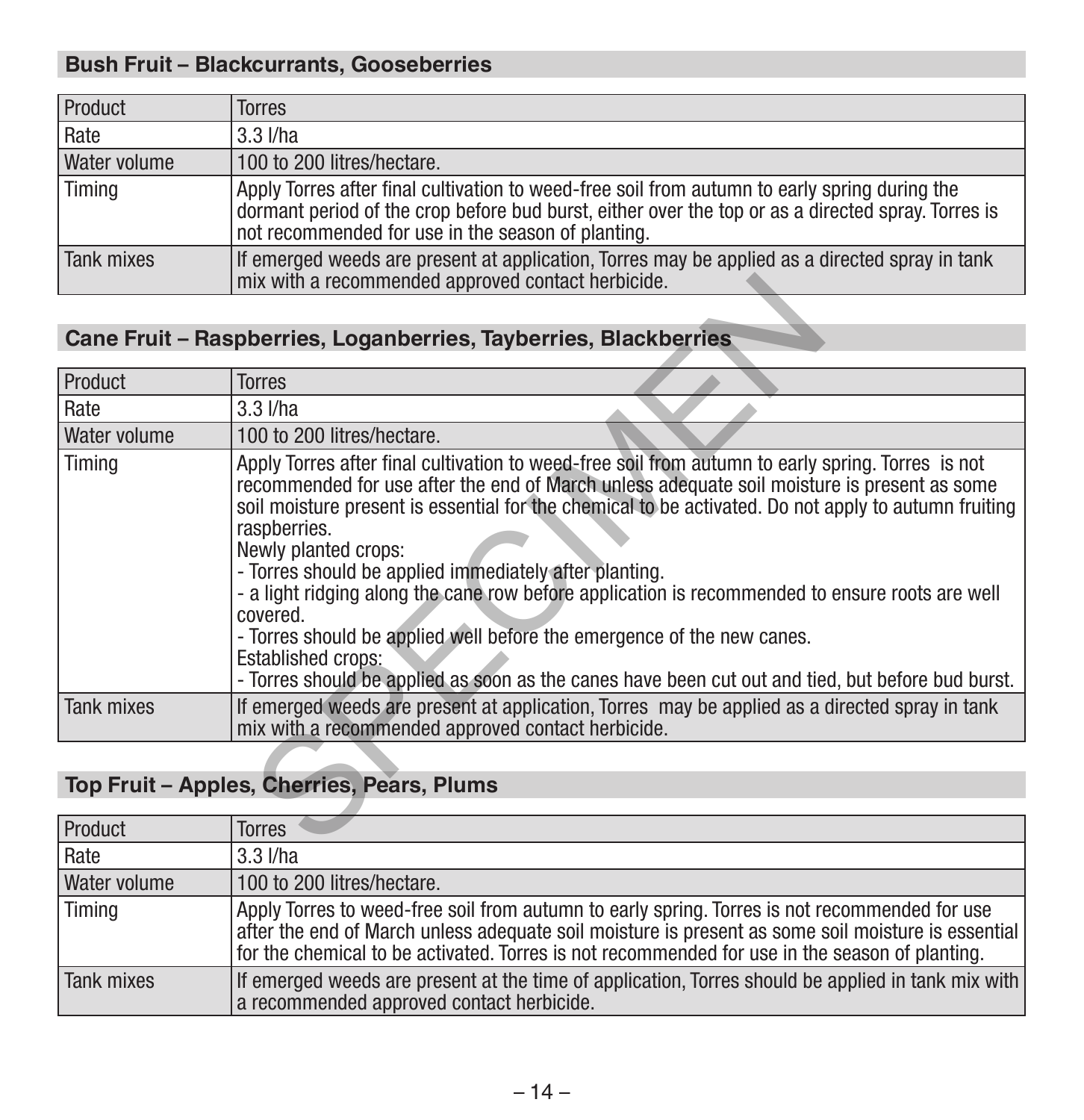### **Following crops after normal harvest**

Before Rye grass is drilled after a very dry season, plough or cultivate to at least 15cm.

If spring crops are to be followed by crops other than cereals plough or cultivate to at least 15cm.

#### **In the event of crop failure**

In the event of crop failure the land must be ploughed or thoroughly cultivated to a minimum depth of 15cm to ensure any residues are evenly dispersed throughout the soil.

|                                                                                                                                                   |                                                                                                                                                                      | 15cm to ensure any residues are evenly dispersed throughout the soil.                                                                                                                                |  |  |
|---------------------------------------------------------------------------------------------------------------------------------------------------|----------------------------------------------------------------------------------------------------------------------------------------------------------------------|------------------------------------------------------------------------------------------------------------------------------------------------------------------------------------------------------|--|--|
| The minimum intervals (specified below) should elapse between application of Torres and the sowing<br>of one of the following crops listed below. |                                                                                                                                                                      |                                                                                                                                                                                                      |  |  |
| <b>Application timing</b>                                                                                                                         | <b>Minimum interval</b>                                                                                                                                              | In the event of crop failure, the following crops may be drilled:                                                                                                                                    |  |  |
| Autumn                                                                                                                                            | 5 months                                                                                                                                                             | Spring wheat, Spring barley, Spring Field beans, Broad beans, Dwarf<br>beans, Brussels sprouts, Cabbage, Calabrese, Carrots, Cauliflower,<br>Parsnips, Parsley, Peas, Potato, Linseed, Maize, Turnip |  |  |
| Spring & early summer                                                                                                                             | 2 months<br>Spring Field beans, Broad beans, Dwarf beans, Brussels sprouts,<br>Cabbage, Calabrese, Carrots, Cauliflower, Parsnips, Parsley, Peas,<br>Linseed, Turnip |                                                                                                                                                                                                      |  |  |
|                                                                                                                                                   | 5 months                                                                                                                                                             | Any crop (with the exception of Red Beet, Sugar Beet and Spinach) may<br>be planted or sown.                                                                                                         |  |  |
|                                                                                                                                                   | 12 months                                                                                                                                                            | Red Beet, Sugar Beet and Spinach                                                                                                                                                                     |  |  |
|                                                                                                                                                   |                                                                                                                                                                      |                                                                                                                                                                                                      |  |  |
| <b>Mixing and Application</b>                                                                                                                     |                                                                                                                                                                      |                                                                                                                                                                                                      |  |  |
|                                                                                                                                                   |                                                                                                                                                                      |                                                                                                                                                                                                      |  |  |
| <b>Application</b>                                                                                                                                |                                                                                                                                                                      |                                                                                                                                                                                                      |  |  |
| BCPC.                                                                                                                                             |                                                                                                                                                                      | Ensure good, even spray cover of the target using a FINE or MEDIUM quality spray, as defined by                                                                                                      |  |  |
| tank mix partner.<br>When using 100 I/ha include an 80 mesh inline boom filter.                                                                   |                                                                                                                                                                      | Apply Torres in 100-200 I/ha. For potatoes apply Torres in minimum 200 I/ha water.<br>When tank mixing with other products use a minimum water volume of 150-200 I/ha depending on the               |  |  |

### **Mixing and Application**

### **Application**

When using 100 l/ha include an 80 mesh inline boom filter.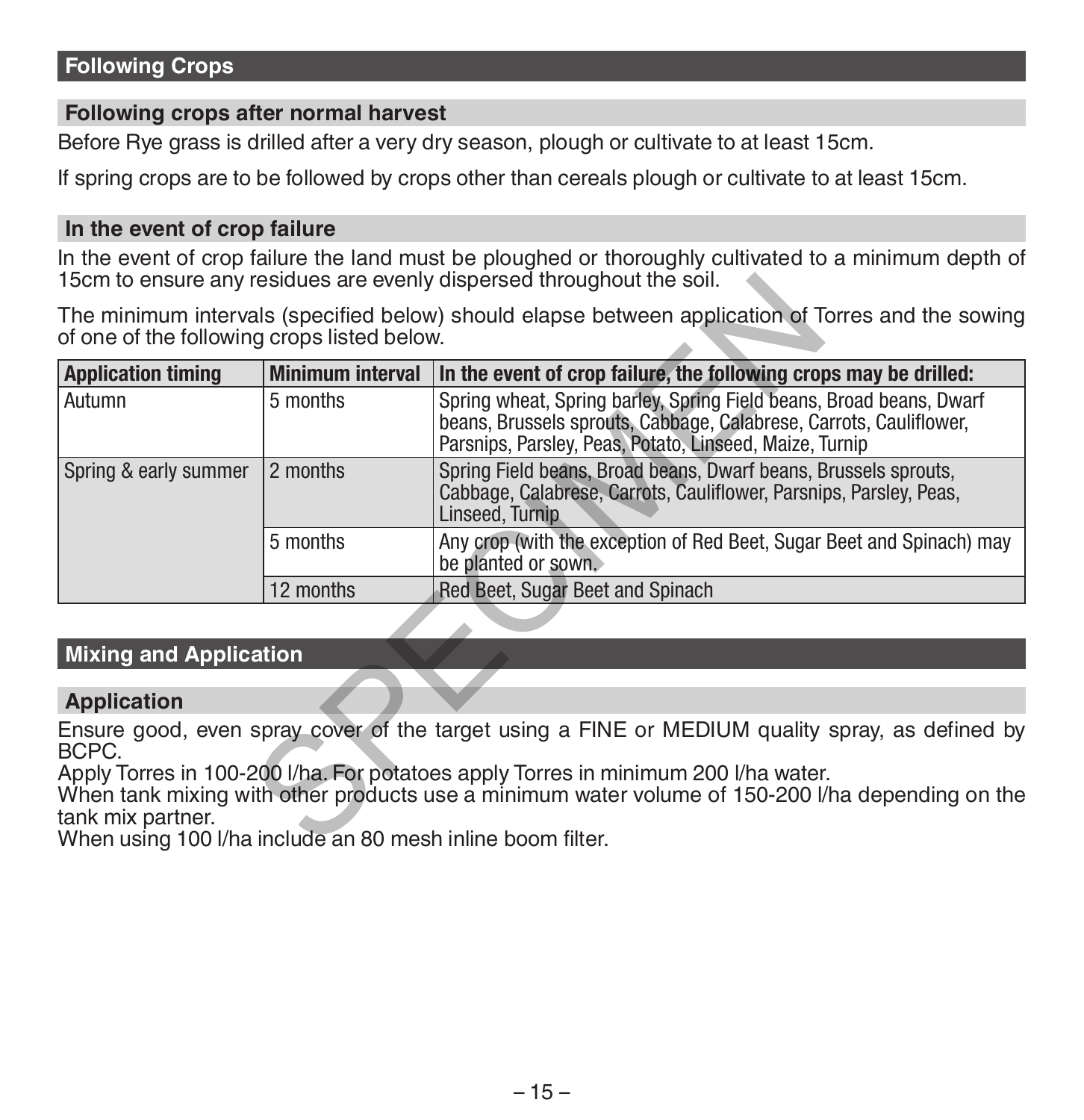### **Mixing**

Never prepare more spray solution than is required.

Half fill the tank with clean water and start the agitation. To ensure thorough mixing of the product, invert the container several times before opening. Add the required quantity of Torres to the spray tank while re-circulating. Fill up the tank with water and continue agitation until spraying is completed.

When tank mixes are to be used, take due note of any instructions given as to the order of mixing.

Each product should be added separately to the spray tank and fully dispersed before the addition of any further product(s).

On emptying the container, rinse container thoroughly by using an integrated pressure rinsing device or manually rinsing three times. Add washings to sprayer at time of filling and dispose of container safely.

#### **Tank Mixtures**

#### **Tank mixes for Winter cereals**

| <b>Tank Mixtures</b>                                                                                                                    |                                                                                                                                                                                                                                                                                                                                                                        |
|-----------------------------------------------------------------------------------------------------------------------------------------|------------------------------------------------------------------------------------------------------------------------------------------------------------------------------------------------------------------------------------------------------------------------------------------------------------------------------------------------------------------------|
|                                                                                                                                         | When tank-mixing ONLY APPLY within label conditions for each product.                                                                                                                                                                                                                                                                                                  |
| <b>Tank mixes for Winter cereals</b>                                                                                                    |                                                                                                                                                                                                                                                                                                                                                                        |
|                                                                                                                                         | If tank mixing with mecoprop-P, follow stewardship guidelines for timing of applications and rates of use.                                                                                                                                                                                                                                                             |
| Two-way mixes<br>(up to max of 3.3 I/ha Torres)                                                                                         | <b>Atlantis WG</b><br>Approved salt formulations of mecoprop-P (e.g. MAPP 18374)                                                                                                                                                                                                                                                                                       |
| <b>Omex Suspension Fertilisers:</b><br>suspension fertilisers.<br>Apply in a minimum of 200 litres/hectare.<br>Do not soil incorporate. | Torres may be applied pre-emergence of both crop and weeds in tank-mix with the Omex range of<br>Add Torres to the spray tank through the injection lance on the Omex equipment and continuous<br>agitation should be maintained during mixing and until application is completed.<br>For best weed control, an even coverage of the soil with the spray is essential. |
| <b>Sequential treatments</b>                                                                                                            |                                                                                                                                                                                                                                                                                                                                                                        |
| of 24 hours unless longer is specified on the label.                                                                                    | Torres may be used in sequence with any other approved product. Leave a minimum interval                                                                                                                                                                                                                                                                               |
| emergence of the crop.                                                                                                                  | Torres may be applied in sequence with Avadex Excel 15G provided only one product is applied pre-                                                                                                                                                                                                                                                                      |
| Tank mixes for other crops                                                                                                              |                                                                                                                                                                                                                                                                                                                                                                        |

### **Sequential treatments**

### **Tank mixes for other crops**

| Potatoes | Metribuzin WG | I Do not exceed rates given in Weed<br>Control section for Torres + Metribuzin |
|----------|---------------|--------------------------------------------------------------------------------|
|          |               | WG                                                                             |

For up-to-date details of compatible tank-mixes, contact your supplier, local BASF representative or BASF Technical Services Hotline on 0845 6022553.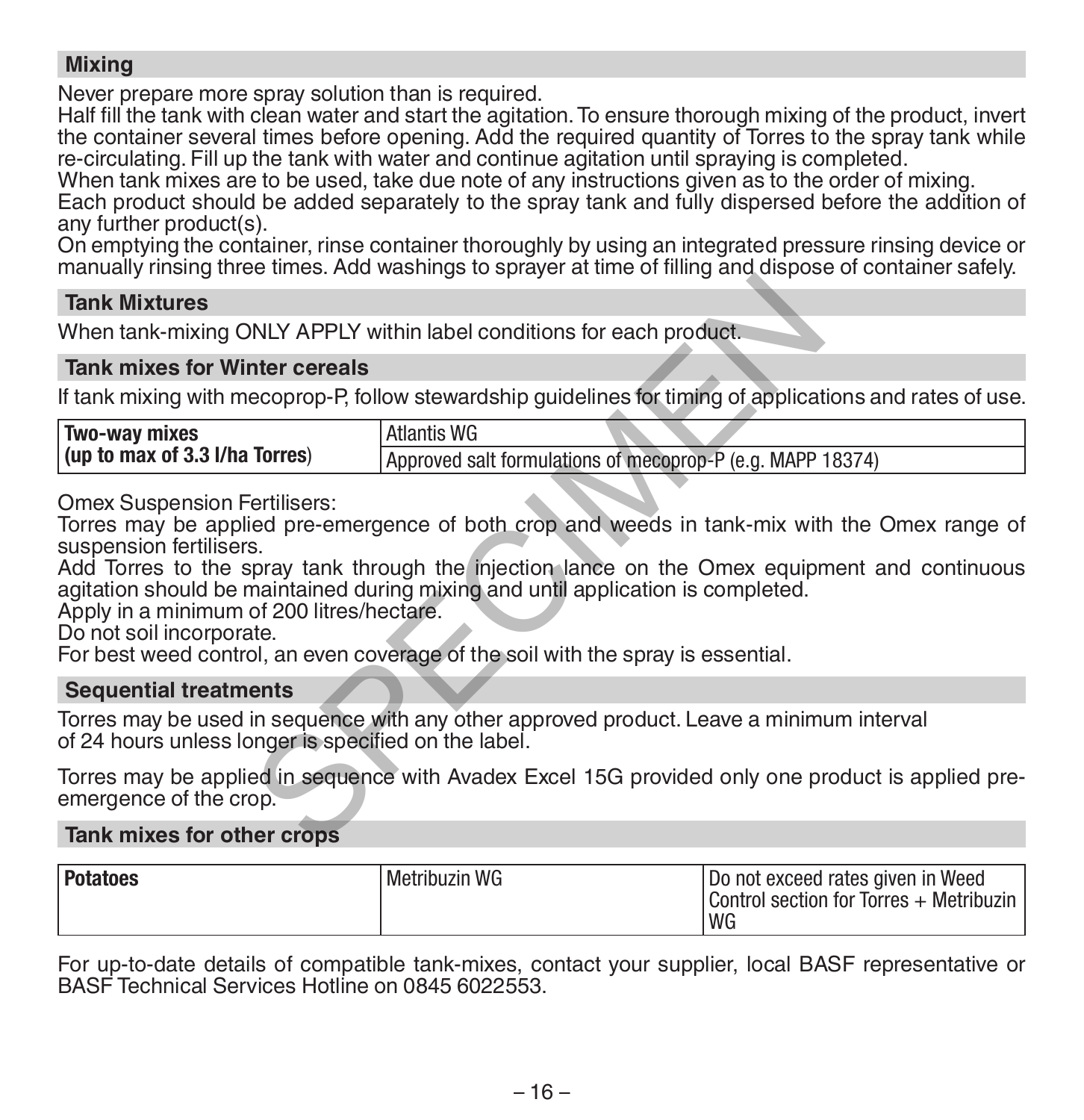### **Sprayer cleaning**

After spraying, thoroughly clean and flush out application machinery with a minimum of three rinses, to ensure that all traces of product are removed.

#### **Trade Mark Acknowledgments**

Torres is a registered trademark of BASF. Atlantis is a registered trademark of Bayer Cropscience Ltd. Avadex is a registered trademark of Gowan.

#### **The following does not form part of the authorised label text.**

With many products there is a general risk of resistance developing to the active ingredients. For this reason a change in activity cannot be ruled out. It is generally impossible to predict with certainty how resistance may develop because there are so many crop and use connected ways of influencing this. We therefore have to exclude liability for damage or loss attributable to any such resistance that may develop. To help minimise any loss in activity the BASF recommended rate should in all events be adhered to.

Numerous, particularly regional or regionally attributable, factors can influence the activity of the product. Examples include weather and soil conditions, crop plant varieties, crop rotation, treatment times, application amounts, admixture with other products, appearance of organisms resistant to active ingredients and spraying techniques. Under particular conditions a change in activity or damage to plants cannot be ruled out. The manufacturer or supplier is therefore unable to accept any liability in such circumstances. All goods supplied by us are of high grade and we believe them to be suitable, but as we cannot exercise control over their mixing or use or the weather conditions during and after application, which may affect the performance of the material, all conditions and warranties, statutory or otherwise, as to the quality or fitness for any purpose of our goods are excluded and no responsibility will be accepted by us for any damage or injury whatsoever arising from their storage, handling, application or use; but nothing should be deemed to exclude or restrict any liability upon us which cannot be excluded or restricted under the provisions of the Unfair Contract Terms Act 1977 or any similar applicable law. Is not form part of the authorised label text.<br>
there is a general risk of resistance developing to the active<br>
activity cannot be ruled out. It is generally impossible to pred<br>
elop because there are so many crop and use

### **Section 6 of the Health and Safety at Work Act**

#### **Additional Product Safety Information**

The product label provides information on a specific pesticidal use of the product; do not use otherwise, unless you have assessed any potential hazard involved, the safety measures required and that the particular use has "off-label" approval or is otherwise permitted under the Plant Protection Products Regulations.

The information on this label is based on the best available information including data from test results.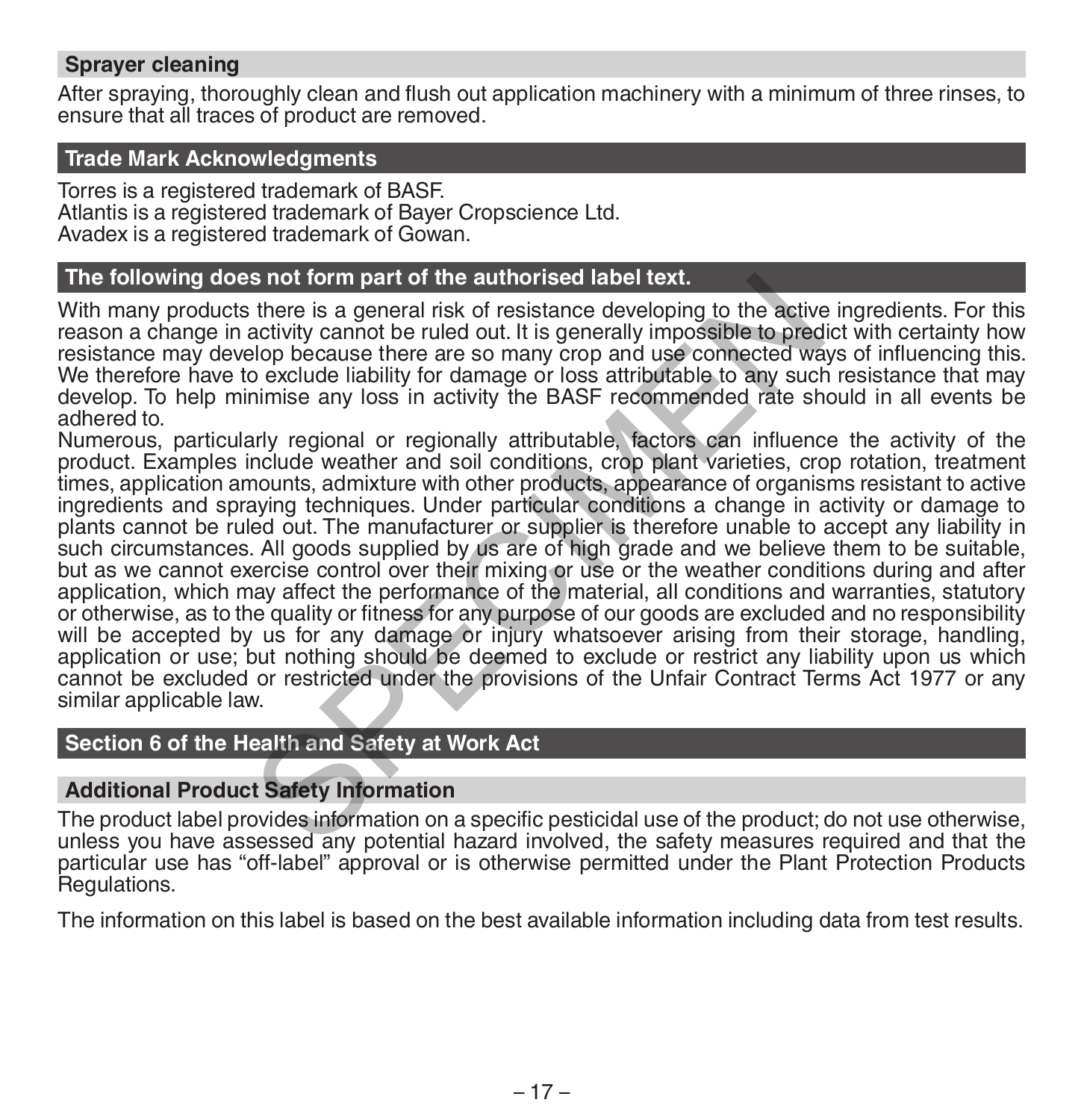### **Safety Data Sheet**

To access the Safety Data Sheet for this product scan the QR code or use the weblink below:



agricentre.basf.co.uk/Torres/MSDS Alternatively, contact your supplier. K/Torres/MSDS<br>tyour supplier.